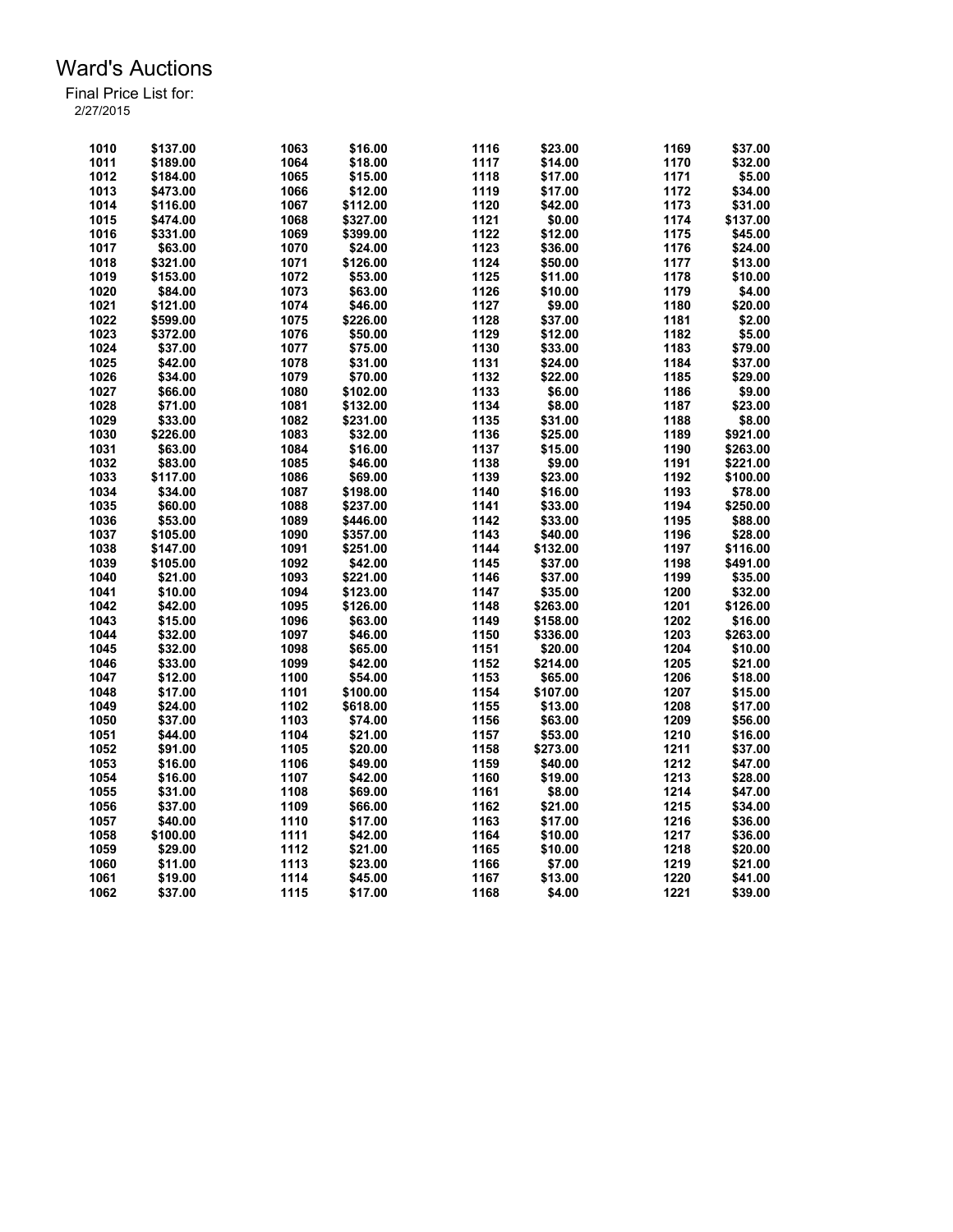| 1222 | \$35.00  | 1275 | \$91.00  | 1328 | \$24.00  | 1381 | \$0.00     |
|------|----------|------|----------|------|----------|------|------------|
| 1223 | \$7.00   | 1276 | \$51.00  | 1329 | \$84.00  | 1382 | \$15.00    |
| 1224 | \$0.00   | 1277 | \$20.00  | 1330 | \$44.00  | 1383 | \$0.00     |
| 1225 | \$21.00  | 1278 | \$121.00 | 1331 | \$6.00   | 1384 | \$0.00     |
| 1226 | \$10.00  | 1279 | \$26.00  | 1332 | \$33.00  | 1385 | \$0.00     |
| 1227 | \$6.00   | 1280 | \$32.00  | 1333 | \$21.00  | 1386 | \$0.00     |
| 1228 | \$24.00  | 1281 | \$20.00  | 1334 | \$11.00  | 1387 | \$0.00     |
| 1229 | \$10.00  | 1282 | \$20.00  | 1335 | \$19.00  | 1388 | \$10.00    |
| 1230 | \$11.00  | 1283 | \$25.00  | 1336 | \$51.00  | 1389 | \$10.00    |
| 1231 | \$7.00   | 1284 | \$25.00  | 1337 | \$180.00 | 1390 | \$21.00    |
| 1232 | \$50.00  | 1285 | \$16.00  | 1338 | \$126.00 | 1391 | \$48.00    |
| 1233 | \$45.00  | 1286 | \$11.00  | 1339 | \$180.00 | 1392 | \$53.00    |
| 1234 | \$62.00  | 1287 | \$12.00  | 1340 | \$221.00 | 1393 | \$23.00    |
| 1235 | \$10.00  | 1288 | \$9.00   | 1341 | \$50.00  | 1394 | \$27.00    |
| 1236 | \$13.00  | 1289 | \$37.00  | 1342 | \$63.00  | 1395 | \$54.00    |
| 1237 | \$45.00  | 1290 | \$27.00  | 1343 | \$56.00  | 1396 | \$94.00    |
| 1238 | \$10.00  | 1291 | \$126.00 | 1344 | \$36.00  | 2010 | \$538.00   |
| 1239 | \$35.00  | 1292 | \$12.00  | 1345 | \$28.00  | 2011 | \$657.00   |
| 1240 | \$13.00  | 1293 | \$10.00  | 1346 | \$21.00  | 2012 | \$2,415.00 |
| 1241 | \$10.00  | 1294 | \$0.00   | 1347 | \$26.00  | 2013 |            |
|      |          |      |          |      |          |      | \$1,482.00 |
| 1242 | \$11.00  | 1295 | \$27.00  | 1348 | \$20.00  | 2014 | \$433.00   |
| 1243 | \$10.00  | 1296 | \$16.00  | 1349 | \$18.00  | 2015 | \$612.00   |
| 1244 | \$6.00   | 1297 | \$8.00   | 1350 | \$48.00  | 2016 | \$1,365.00 |
| 1245 | \$11.00  | 1298 | \$3.00   | 1351 | \$27.00  | 2017 | \$0.00     |
| 1246 | \$19.00  | 1299 | \$20.00  | 1352 | \$21.00  | 2018 | \$184.00   |
| 1247 | \$17.00  | 1300 | \$51.00  | 1353 | \$27.00  | 2019 | \$212.00   |
| 1248 | \$0.00   | 1301 | \$105.00 | 1354 | \$32.00  | 2020 | \$133.00   |
| 1249 | \$23.00  | 1302 | \$221.00 | 1355 | \$53.00  | 2021 | \$347.00   |
| 1250 | \$5.00   | 1303 | \$74.00  | 1356 | \$13.00  | 2022 | \$92.00    |
| 1251 | \$21.00  | 1304 | \$17.00  | 1357 | \$74.00  | 2023 | \$132.00   |
| 1252 | \$10.00  | 1305 | \$153.00 | 1358 | \$9.00   | 2024 | \$145.00   |
| 1253 | \$39.00  | 1306 | \$51.00  | 1359 | \$31.00  | 2025 | \$221.00   |
| 1254 | \$158.00 | 1307 | \$51.00  | 1360 | \$11.00  | 2026 | \$153.00   |
| 1255 | \$48.00  | 1308 | \$11.00  | 1361 | \$27.00  | 2027 | \$132.00   |
| 1256 | \$90.00  | 1309 | \$10.00  | 1362 | \$21.00  | 2028 | \$105.00   |
| 1257 | \$19.00  | 1310 | \$13.00  | 1363 | \$9.00   | 2029 | \$107.00   |
| 1258 | \$14.00  | 1311 | \$40.00  | 1364 | \$15.00  | 2030 | \$93.00    |
| 1259 | \$15.00  | 1312 | \$100.00 | 1365 | \$38.00  | 2031 | \$142.00   |
| 1260 | \$9.00   | 1313 | \$55.00  | 1366 | \$58.00  | 2032 | \$121.00   |
| 1261 | \$16.00  | 1314 | \$53.00  | 1367 | \$31.00  | 2033 | \$524.00   |
| 1262 | \$27.00  | 1315 | \$29.00  | 1368 | \$37.00  | 2034 | \$147.00   |
| 1263 | \$9.00   | 1316 | \$95.00  | 1369 | \$24.00  | 2035 | \$285.00   |
| 1264 | \$15.00  | 1317 | \$70.00  | 1370 | \$17.00  | 2036 | \$176.00   |
| 1265 | \$136.00 | 1318 | \$24.00  | 1371 | \$5.00   | 2037 | \$923.00   |
| 1266 | \$158.00 | 1319 | \$27.00  | 1372 | \$0.00   | 2038 | \$130.00   |
|      |          |      |          |      |          |      |            |
| 1267 | \$37.00  | 1320 | \$13.00  | 1373 | \$5.00   | 2039 | \$115.00   |
| 1268 | \$46.00  | 1321 | \$48.00  | 1374 | \$0.00   | 2040 | \$130.00   |
| 1269 | \$24.00  | 1322 | \$21.00  | 1375 | \$0.00   | 2041 | \$53.00    |
| 1270 | \$17.00  | 1323 | \$9.00   | 1376 | \$0.00   | 2042 | \$153.00   |
| 1271 | \$21.00  | 1324 | \$24.00  | 1377 | \$30.00  | 2043 | \$98.00    |
| 1272 | \$51.00  | 1325 | \$11.00  | 1378 | \$0.00   | 2044 | \$53.00    |
| 1273 | \$54.00  | 1326 | \$17.00  | 1379 | \$0.00   | 2045 | \$79.00    |
| 1274 | \$98.00  | 1327 | \$11.00  | 1380 | \$17.00  | 2046 | \$87.00    |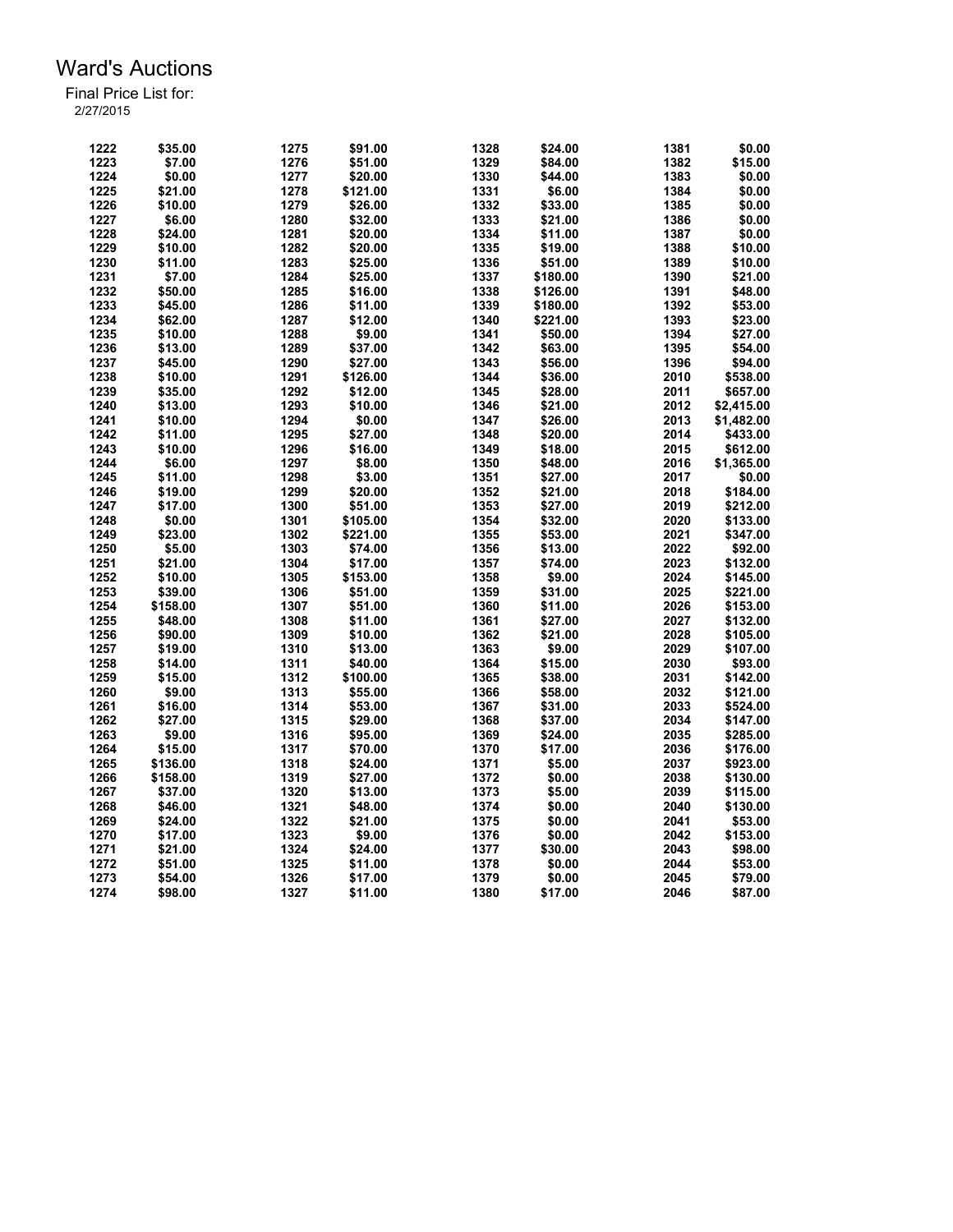| 2047 | \$109.00 | 2100 | \$15.00  | 2153 | \$50.00  | 2206 | \$54.00  |
|------|----------|------|----------|------|----------|------|----------|
| 2048 | \$224.00 | 2101 | \$31.00  | 2154 | \$60.00  | 2207 | \$27.00  |
| 2049 | \$59.00  | 2102 | \$11.00  | 2155 | \$56.00  | 2208 | \$15.00  |
| 2050 | \$88.00  | 2103 | \$21.00  | 2156 | \$11.00  | 2209 | \$7.00   |
| 2051 | \$41.00  | 2104 | \$12.00  | 2157 | \$5.00   | 2210 | \$7.00   |
| 2052 | \$92.00  | 2105 | \$20.00  | 2158 | \$36.00  | 2211 | \$12.00  |
| 2053 | \$82.00  | 2106 | \$19.00  | 2159 | \$10.00  | 2212 | \$9.00   |
| 2054 | \$82.00  | 2107 | \$16.00  | 2160 | \$29.00  | 2213 | \$17.00  |
| 2055 | \$81.00  | 2108 | \$9.00   | 2161 | \$15.00  | 2214 | \$12.00  |
| 2056 | \$135.00 | 2109 | \$13.00  | 2162 | \$16.00  | 2215 | \$179.00 |
| 2057 | \$241.00 | 2110 | \$12.00  | 2163 | \$15.00  | 2216 | \$63.00  |
| 2058 | \$65.00  | 2111 | \$13.00  | 2164 | \$12.00  | 2217 | \$49.00  |
| 2059 | \$110.00 | 2112 | \$8.00   | 2165 | \$18.00  | 2218 | \$27.00  |
| 2060 | \$70.00  | 2113 | \$16.00  | 2166 | \$6.00   | 2219 | \$56.00  |
| 2061 | \$94.00  | 2114 | \$42.00  | 2167 | \$11.00  | 2220 | \$233.00 |
| 2062 | \$44.00  | 2115 | \$21.00  | 2168 | \$58.00  | 2221 | \$33.00  |
| 2063 | \$79.00  | 2116 | \$21.00  | 2169 | \$37.00  | 2222 | \$37.00  |
| 2064 |          | 2117 | \$21.00  | 2170 |          |      |          |
|      | \$110.00 |      |          |      | \$36.00  | 2223 | \$37.00  |
| 2065 | \$168.00 | 2118 | \$42.00  | 2171 | \$14.00  | 2224 | \$27.00  |
| 2066 | \$96.00  | 2119 | \$32.00  | 2172 | \$14.00  | 2225 | \$34.00  |
| 2067 | \$798.00 | 2120 | \$40.00  | 2173 | \$27.00  | 2226 | \$52.00  |
| 2068 | \$32.00  | 2121 | \$16.00  | 2174 | \$315.00 | 2227 | \$83.00  |
| 2069 | \$99.00  | 2122 | \$155.00 | 2175 | \$32.00  | 2228 | \$21.00  |
| 2070 | \$51.00  | 2123 | \$25.00  | 2176 | \$27.00  | 2229 | \$23.00  |
| 2071 | \$79.00  | 2124 | \$31.00  | 2177 | \$7.00   | 2230 | \$20.00  |
| 2072 | \$58.00  | 2125 | \$10.00  | 2178 | \$21.00  | 2231 | \$21.00  |
| 2073 | \$38.00  | 2126 | \$21.00  | 2179 | \$12.00  | 2232 | \$55.00  |
| 2074 | \$42.00  | 2127 | \$18.00  | 2180 | \$10.00  | 2233 | \$6.00   |
| 2075 | \$165.00 | 2128 | \$8.00   | 2181 | \$18.00  | 2234 | \$13.00  |
| 2076 | \$144.00 | 2129 | \$21.00  | 2182 | \$10.00  | 2235 | \$5.00   |
| 2077 | \$51.00  | 2130 | \$357.00 | 2183 | \$18.00  | 2236 | \$23.00  |
| 2078 | \$247.00 | 2131 | \$234.00 | 2184 | \$12.00  | 2237 | \$34.00  |
| 2079 | \$29.00  | 2132 | \$209.00 | 2185 | \$71.00  | 2238 | \$81.00  |
| 2080 | \$54.00  | 2133 | \$75.00  | 2186 | \$88.00  | 2239 | \$80.00  |
| 2081 | \$143.00 | 2134 | \$71.00  | 2187 | \$77.00  | 2240 | \$42.00  |
| 2082 | \$263.00 | 2135 | \$54.00  | 2188 | \$84.00  | 2241 | \$12.00  |
| 2083 | \$31.00  | 2136 | \$65.00  | 2189 | \$294.00 | 2242 | \$15.00  |
| 2084 | \$27.00  | 2137 | \$135.00 | 2190 | \$291.00 | 2243 | \$21.00  |
| 2085 | \$18.00  | 2138 | \$82.00  | 2191 | \$377.00 | 2244 | \$10.00  |
| 2086 | \$13.00  | 2139 | \$63.00  | 2192 | \$176.00 | 2245 | \$16.00  |
| 2087 | \$19.00  | 2140 | \$79.00  | 2193 | \$48.00  | 2246 | \$11.00  |
| 2088 | \$27.00  | 2141 | \$105.00 | 2194 | \$168.00 | 2247 | \$59.00  |
| 2089 | \$50.00  | 2142 | \$69.00  | 2195 | \$53.00  | 2248 | \$18.00  |
| 2090 | \$263.00 | 2143 | \$84.00  | 2196 | \$40.00  | 2249 | \$75.00  |
|      |          |      |          |      |          |      |          |
| 2091 | \$16.00  | 2144 | \$168.00 | 2197 | \$27.00  | 2250 | \$17.00  |
| 2092 | \$16.00  | 2145 | \$13.00  | 2198 | \$21.00  | 2251 | \$19.00  |
| 2093 | \$15.00  | 2146 | \$35.00  | 2199 | \$27.00  | 2252 | \$31.00  |
| 2094 | \$11.00  | 2147 | \$67.00  | 2200 | \$21.00  | 2253 | \$41.00  |
| 2095 | \$70.00  | 2148 | \$32.00  | 2201 | \$94.00  | 2254 | \$32.00  |
| 2096 | \$163.00 | 2149 | \$158.00 | 2202 | \$37.00  | 2255 | \$30.00  |
| 2097 | \$30.00  | 2150 | \$27.00  | 2203 | \$17.00  | 2256 | \$63.00  |
| 2098 | \$27.00  | 2151 | \$50.00  | 2204 | \$13.00  | 2257 | \$50.00  |
| 2099 | \$82.00  | 2152 | \$40.00  | 2205 | \$32.00  | 2258 | \$36.00  |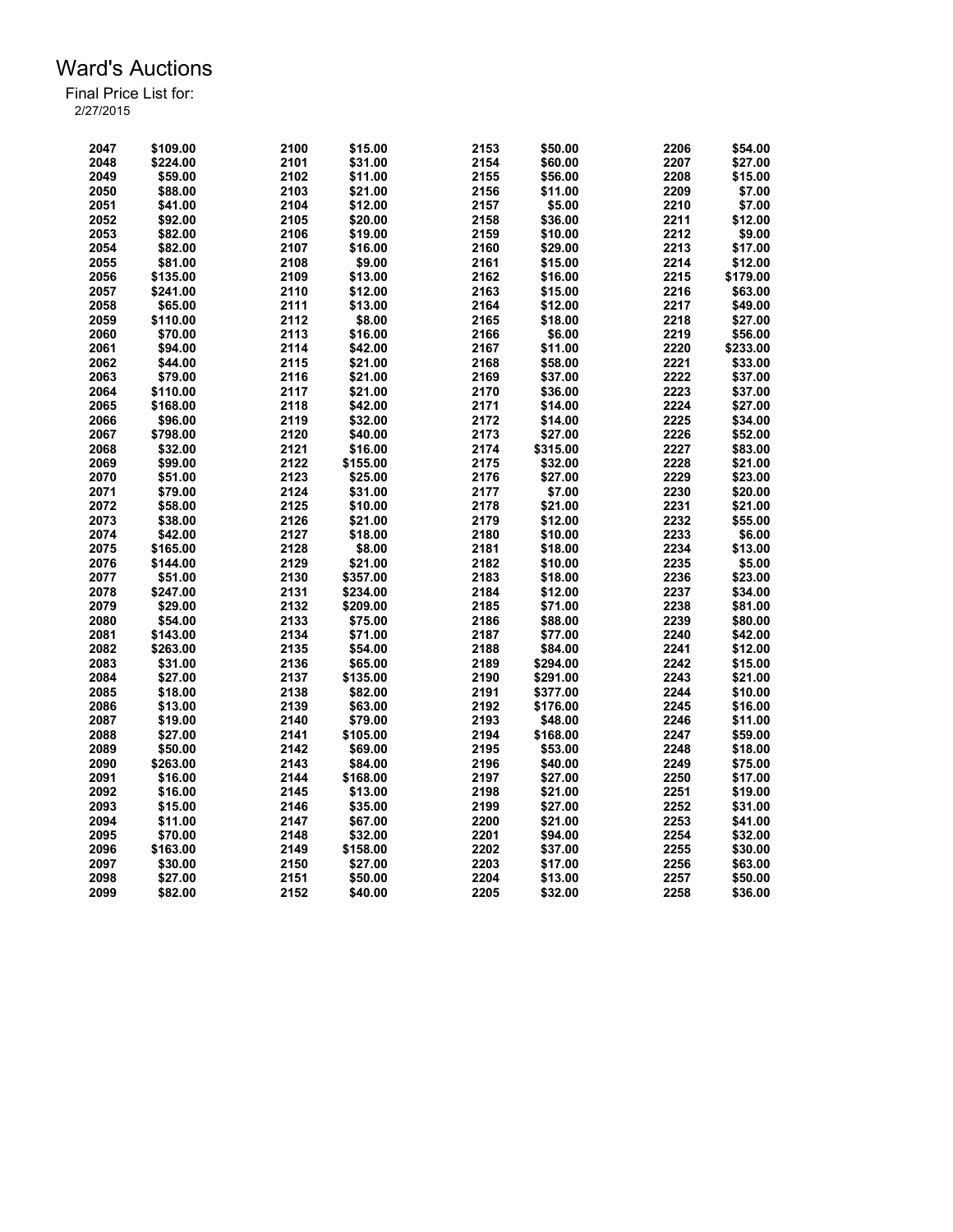| 2259         | \$26.00  | 2312         | \$27.00  | 2365         | \$13.00  | 2418         | \$41.00  |
|--------------|----------|--------------|----------|--------------|----------|--------------|----------|
| 2260         | \$273.00 | 2313         | \$33.00  | 2366         | \$14.00  | 2419         | \$28.00  |
| 2261         | \$441.00 | 2314         | \$23.00  | 2367         | \$26.00  | 2420         | \$15.00  |
| 2262         | \$79.00  | 2315         | \$36.00  | 2368         | \$25.00  | 2421         | \$26.00  |
| 2263         | \$735.00 | 2316         | \$11.00  | 2369         | \$34.00  | 2422         | \$19.00  |
| 2264         | \$105.00 | 2317         | \$143.00 | 2370         | \$8.00   | 2423         | \$23.00  |
| 2265         | \$138.00 | 2318         | \$9.00   | 2371         | \$6.00   | 2424         | \$30.00  |
| 2266         | \$123.00 | 2319         | \$7.00   | 2372         | \$29.00  | 2425         | \$16.00  |
| 2267         | \$163.00 | 2320         | \$121.00 | 2373         | \$53.00  | 2426         | \$16.00  |
| 2268         | \$84.00  | 2321         | \$82.00  | 2374         | \$39.00  | 2427         | \$15.00  |
| 2269         | \$58.00  | 2322         | \$21.00  | 2375         | \$16.00  | 2428         | \$32.00  |
| 2270         | \$75.00  | 2323         | \$63.00  | 2376         | \$38.00  | 2429         | \$26.00  |
| 2271         | \$113.00 | 2324         | \$11.00  | 2377         | \$328.00 | 2430         | \$11.00  |
| 2272         | \$101.00 | 2325         | \$81.00  | 2378         | \$19.00  | 2431         | \$18.00  |
| 2273         | \$157.00 | 2326         | \$18.00  | 2379         | \$16.00  | 2432         | \$31.00  |
| 2274         | \$145.00 | 2327         | \$58.00  | 2380         | \$21.00  | 2433         | \$29.00  |
| 2275         | \$71.00  | 2328         | \$58.00  | 2381         | \$36.00  | 2434         | \$32.00  |
| 2276         | \$115.00 | 2329         | \$37.00  | 2382         | \$39.00  | 2435         | \$32.00  |
|              |          |              |          |              |          |              |          |
| 2277<br>2278 | \$92.00  | 2330<br>2331 | \$18.00  | 2383<br>2384 | \$38.00  | 2436<br>2437 | \$41.00  |
|              | \$394.00 |              | \$9.00   |              | \$80.00  |              | \$19.00  |
| 2279         | \$32.00  | 2332         | \$11.00  | 2385         | \$37.00  | 2438         | \$13.00  |
| 2280         | \$387.00 | 2333         | \$25.00  | 2386         | \$67.00  | 2439         | \$16.00  |
| 2281         | \$102.00 | 2334         | \$13.00  | 2387         | \$163.00 | 2440         | \$27.00  |
| 2282         | \$77.00  | 2335         | \$8.00   | 2388         | \$36.00  | 2441         | \$14.00  |
| 2283         | \$81.00  | 2336         | \$38.00  | 2389         | \$53.00  | 2442         | \$65.00  |
| 2284         | \$70.00  | 2337         | \$23.00  | 2390         | \$16.00  | 2443         | \$126.00 |
| 2285         | \$71.00  | 2338         | \$32.00  | 2391         | \$15.00  | 2444         | \$80.00  |
| 2286         | \$70.00  | 2339         | \$6.00   | 2392         | \$14.00  | 2445         | \$26.00  |
| 2287         | \$58.00  | 2340         | \$13.00  | 2393         | \$34.00  | 2446         | \$39.00  |
| 2288         | \$189.00 | 2341         | \$12.00  | 2394         | \$14.00  | 2447         | \$80.00  |
| 2289         | \$33.00  | 2342         | \$19.00  | 2395         | \$27.00  | 2448         | \$32.00  |
| 2290         | \$191.00 | 2343         | \$46.00  | 2396         | \$51.00  | 2449         | \$27.00  |
| 2291         | \$84.00  | 2344         | \$28.00  | 2397         | \$13.00  | 2450         | \$48.00  |
| 2292         | \$71.00  | 2345         | \$48.00  | 2398         | \$11.00  | 2451         | \$37.00  |
| 2293         | \$50.00  | 2346         | \$35.00  | 2399         | \$7.00   | 2452         | \$26.00  |
| 2294         | \$146.00 | 2347         | \$20.00  | 2400         | \$9.00   | 2453         | \$21.00  |
| 2295         | \$59.00  | 2348         | \$18.00  | 2401         | \$9.00   | 2454         | \$37.00  |
| 2296         | \$23.00  | 2349         | \$16.00  | 2402         | \$7.00   | 2455         | \$58.00  |
| 2297         | \$21.00  | 2350         | \$48.00  | 2403         | \$54.00  | 2456         | \$179.00 |
| 2298         | \$117.00 | 2351         | \$86.00  | 2404         | \$14.00  | 2457         | \$144.00 |
| 2299         | \$42.00  | 2352         | \$30.00  | 2405         | \$9.00   | 2458         | \$248.00 |
| 2300         | \$31.00  | 2353         | \$24.00  | 2406         | \$12.00  | 2459         | \$368.00 |
| 2301         | \$35.00  | 2354         | \$25.00  | 2407         | \$11.00  | 2460         | \$81.00  |
| 2302         | \$16.00  | 2355         | \$30.00  | 2408         | \$23.00  | 2461         | \$67.00  |
| 2303         | \$32.00  | 2356         | \$13.00  | 2409         | \$37.00  | 2462         | \$73.00  |
| 2304         | \$30.00  | 2357         | \$27.00  | 2410         | \$44.00  | 2463         | \$116.00 |
| 2305         | \$29.00  | 2358         | \$12.00  | 2411         | \$30.00  | 2464         | \$147.00 |
| 2306         | \$46.00  | 2359         | \$7.00   | 2412         | \$21.00  | 2465         | \$184.00 |
| 2307         | \$21.00  | 2360         | \$11.00  | 2413         | \$45.00  | 2466         | \$121.00 |
| 2308         | \$9.00   | 2361         | \$16.00  | 2414         | \$21.00  | 2467         | \$129.00 |
| 2309         | \$30.00  | 2362         | \$6.00   | 2415         | \$27.00  | 2468         | \$105.00 |
| 2310         | \$25.00  | 2363         | \$50.00  | 2416         | \$37.00  | 2469         | \$65.00  |
| 2311         | \$50.00  | 2364         | \$11.00  | 2417         | \$22.00  | 2470         | \$65.00  |
|              |          |              |          |              |          |              |          |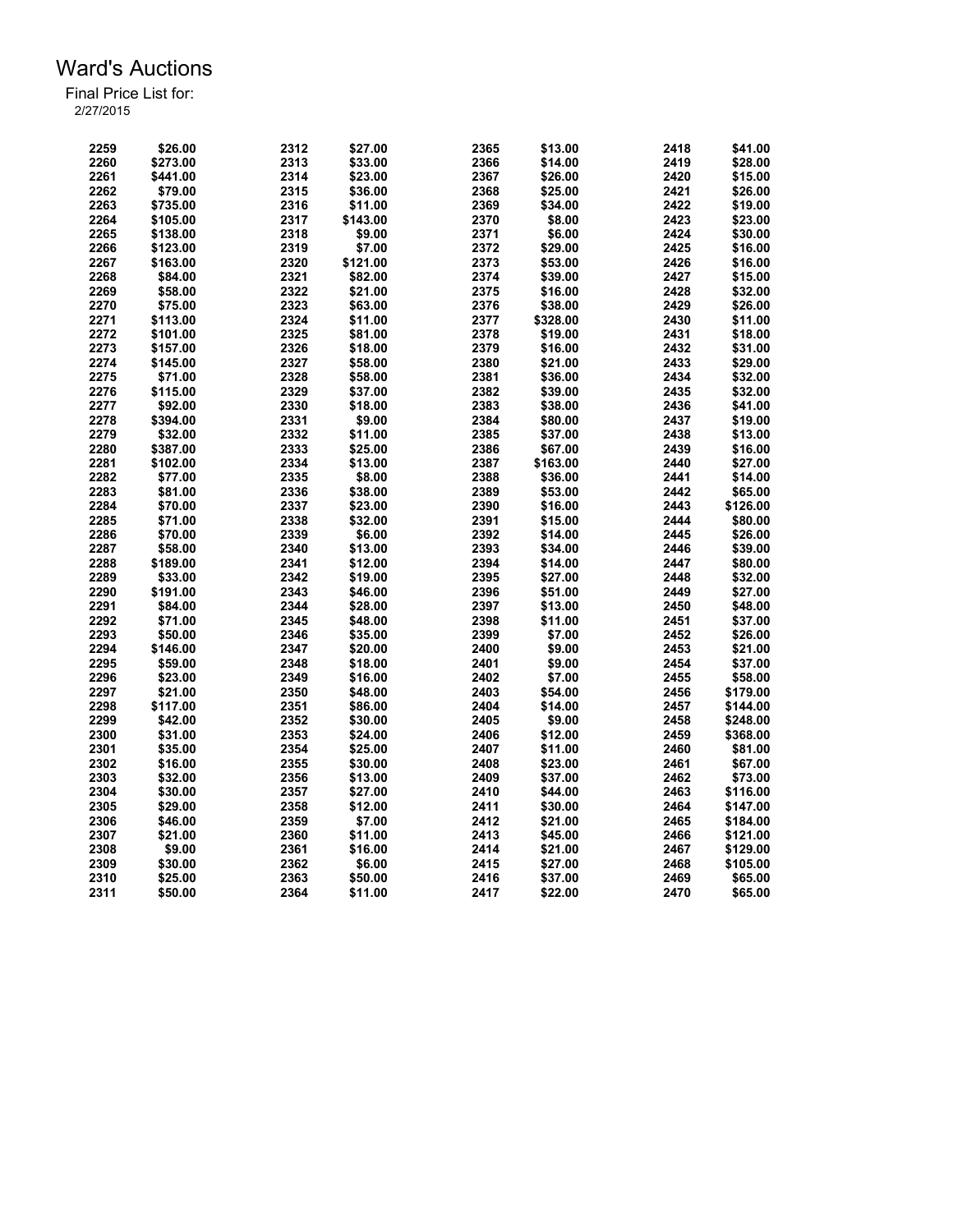| 2471         | \$122.00   | 2524         | \$74.00              | 3038         | \$77.00  | 3091         | \$78.00            |
|--------------|------------|--------------|----------------------|--------------|----------|--------------|--------------------|
| 2472         | \$50.00    | 2525         | \$75.00              | 3039         | \$177.00 | 3092         | \$116.00           |
| 2473         | \$30.00    | 2526         | \$82.00              | 3040         | \$189.00 | 3093         | \$310.00           |
| 2474         | \$128.00   | 2527         | \$67.00              | 3041         | \$110.00 | 3094         | \$92.00            |
| 2475         | \$112.00   | 2528         | \$74.00              | 3042         | \$115.00 | 3095         | \$93.00            |
| 2476         | \$95.00    | 2529         | \$155.00             | 3043         | \$55.00  | 3096         | \$240.00           |
| 2477         | \$132.00   | 2530         | \$150.00             | 3044         | \$61.00  | 3097         | \$126.00           |
| 2478         | \$84.00    | 2531         | \$110.00             | 3045         | \$167.00 | 3098         | \$59.00            |
| 2479         | \$75.00    | 2532         | \$121.00             | 3046         | \$34.00  | 3099         | \$277.00           |
| 2480         | \$79.00    | 2533         | \$48.00              | 3047         | \$132.00 | 3100         | \$189.00           |
| 2481         | \$79.00    | 2534         | \$117.00             | 3048         | \$99.00  | 3101         | \$121.00           |
| 2482         | \$69.00    | 2535         | \$27.00              | 3049         | \$24.00  | 3102         | \$113.00           |
| 2483         | \$95.00    | 2536         | \$30.00              | 3050         | \$313.00 | 3103         | \$103.00           |
| 2484         | \$155.00   | 2537         | \$116.00             | 3051         | \$471.00 | 3104         | \$0.00             |
| 2485         | \$65.00    | 2538         | \$23.00              | 3052         | \$163.00 | 3105         | \$231.00           |
| 2486         | \$63.00    | 2539         | \$42.00              | 3053         | \$174.00 | 3106         | \$579.00           |
| 2487         | \$81.00    | 2540         | \$120.00             | 3054         | \$98.00  | 3107         | \$142.00           |
| 2488         | \$83.00    | 2541         | \$90.00              | 3055         | \$578.00 | 3108         | \$30.00            |
| 2489         | \$160.00   | 2542         | \$137.00             | 3056         | \$394.00 | 3109         | \$70.00            |
| 2490         |            | 2543         |                      |              |          | 3110         |                    |
|              | \$120.00   |              | \$74.00              | 3057         | \$426.00 |              | \$34.00            |
| 2491         | \$105.00   | 2544         | \$86.00              | 3058         | \$431.00 | 3111         | \$156.00           |
| 2492         | \$84.00    | 2545         | \$78.00              | 3059         | \$452.00 | 3112         | \$75.00            |
| 2493         | \$69.00    | 2546         | \$132.00             | 3060         | \$66.00  | 3113         | \$189.00           |
| 2494         | \$143.00   | 2547         | \$291.00             | 3061         | \$35.00  | 3114         | \$48.00            |
| 2495         | \$93.00    | 2548         | \$1,750.00           | 3062         | \$81.00  | 3115         | \$122.00           |
| 2496         | \$180.00   | 3010         | \$239.00             | 3063         | \$263.00 | 3116         | \$163.00           |
| 2497         | \$79.00    | 3011         | \$160.00             | 3064         | \$163.00 | 3117         | \$294.00           |
| 2498         | \$94.00    | 3012         | \$184.00             | 3065         | \$216.00 | 3118         | \$81.00            |
| 2499         | \$165.00   | 3013         | \$151.00             | 3066         | \$193.00 | 3119         | \$91.00            |
| 2500         | \$100.00   | 3014         | \$144.00             | 3067         | \$130.00 | 3120         | \$69.00            |
| 2501         | \$84.00    | 3015         | \$326.00             | 3068         | \$118.00 | 3121         | \$33.00            |
| 2502         | \$67.00    | 3016         | \$174.00             | 3069         | \$65.00  | 3122         | \$44.00            |
| 2503         | \$77.00    | 3017         | \$133.00             | 3070         | \$315.00 | 3123         | \$55.00            |
| 2504         | \$746.00   | 3018         | \$41.00              | 3071         | \$407.00 | 3124         | \$24.00            |
| 2505         | \$106.00   | 3019         | \$128.00             | 3072         | \$95.00  | 3125         | \$27.00            |
| 2506         | \$196.00   | 3020         | \$315.00             | 3073         | \$330.00 | 3126         | \$42.00            |
| 2507         | \$90.00    | 3021         | \$158.00             | 3074         | \$128.00 | 3127         | \$88.00            |
| 2508         | \$105.00   | 3022         | \$315.00             | 3075         | \$61.00  | 3128         | \$48.00            |
| 2509         | \$74.00    | 3023         | \$147.00             | 3076         | \$47.00  | 3129         | \$132.00           |
| 2510         | \$65.00    | 3024         | \$111.00             | 3077         | \$66.00  | 3130         | \$132.00           |
| 2511         | \$128.00   | 3025         | \$210.00             | 3078         | \$35.00  | 3131         | \$142.00           |
| 2512         | \$48.00    | 3026         | \$422.00             | 3079         | \$60.00  | 3132         | \$121.00           |
| 2513         | \$50.00    | 3027         | \$118.00             | 3080         | \$155.00 | 3133         | \$116.00           |
| 2514         | \$59.00    | 3028         | \$105.00             | 3081         | \$58.00  | 3134         | \$53.00            |
| 2515         | \$1,260.00 | 3029         | \$998.00             | 3082         | \$34.00  | 3135         | \$25.00            |
|              |            |              |                      |              |          |              |                    |
| 2516<br>2517 | \$79.00    | 3030<br>3031 | \$840.00<br>\$399.00 | 3083<br>3084 | \$152.00 | 3136<br>3137 | \$86.00<br>\$82.00 |
|              | \$65.00    |              |                      |              | \$32.00  |              |                    |
| 2518         | \$70.00    | 3032         | \$77.00              | 3085         | \$110.00 | 3138         | \$70.00            |
| 2519         | \$153.00   | 3033         | \$77.00              | 3086         | \$90.00  | 3139         | \$66.00            |
| 2520         | \$70.00    | 3034         | \$133.00             | 3087         | \$140.00 | 3140         | \$63.00            |
| 2521         | \$93.00    | 3035         | \$271.00             | 3088         | \$99.00  | 3141         | \$61.00            |
| 2522         | \$96.00    | 3036         | \$77.00              | 3089         | \$140.00 | 3142         | \$121.00           |
| 2523         | \$71.00    | 3037         | \$66.00              | 3090         | \$45.00  | 3143         | \$142.00           |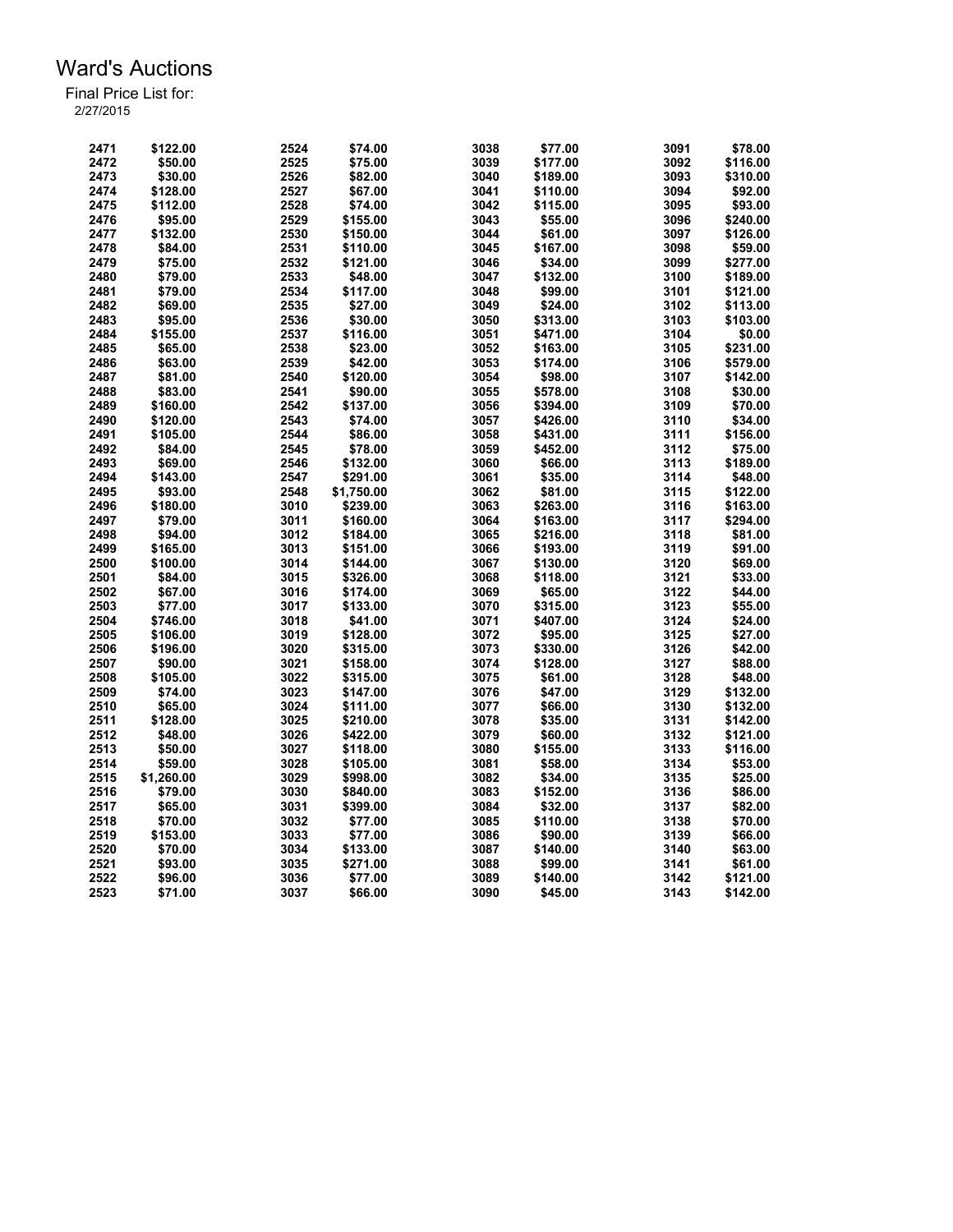| 3144 | \$46.00  | 3197 | \$27.00    | 3250 | \$60.00  | 3303 | \$125.00   |
|------|----------|------|------------|------|----------|------|------------|
| 3145 | \$53.00  | 3198 | \$42.00    | 3251 | \$25.00  | 3304 | \$51.00    |
| 3146 | \$70.00  | 3199 | \$27.00    | 3252 | \$81.00  | 3305 | \$44.00    |
| 3147 | \$27.00  | 3200 | \$23.00    | 3253 | \$125.00 | 3306 | \$164.00   |
| 3148 | \$108.00 | 3201 | \$21.00    | 3254 | \$51.00  | 3307 | \$44.00    |
| 3149 | \$50.00  | 3202 | \$79.00    | 3255 | \$72.00  | 3308 | \$56.00    |
| 3150 | \$130.00 | 3203 | \$51.00    | 3256 | \$21.00  | 3309 | \$13.00    |
| 3151 | \$68.00  | 3204 | \$50.00    | 3257 | \$25.00  | 3310 | \$39.00    |
| 3152 | \$63.00  | 3205 | \$51.00    | 3258 | \$84.00  | 3311 | \$67.00    |
| 3153 | \$32.00  | 3206 | \$1,575.00 | 3259 | \$16.00  | 3312 | \$36.00    |
| 3154 | \$145.00 | 3207 | \$356.00   | 3260 | \$17.00  | 3313 | \$15.00    |
| 3155 | \$63.00  | 3208 | \$50.00    | 3261 | \$17.00  | 3314 | \$53.00    |
|      |          |      |            | 3262 |          |      |            |
| 3156 | \$184.00 | 3209 | \$73.00    |      | \$27.00  | 3315 | \$63.00    |
| 3157 | \$62.00  | 3210 | \$43.00    | 3263 | \$53.00  | 3316 | \$163.00   |
| 3158 | \$30.00  | 3211 | \$61.00    | 3264 | \$247.00 | 3317 | \$23.00    |
| 3159 | \$44.00  | 3212 | \$59.00    | 3265 | \$12.00  | 3318 | \$37.00    |
| 3160 | \$63.00  | 3213 | \$21.00    | 3266 | \$23.00  | 3319 | \$263.00   |
| 3161 | \$39.00  | 3214 | \$32.00    | 3267 | \$38.00  | 3320 | \$75.00    |
| 3162 | \$90.00  | 3215 | \$48.00    | 3268 | \$38.00  | 3321 | \$89.00    |
| 3163 | \$154.00 | 3216 | \$40.00    | 3269 | \$79.00  | 3322 | \$45.00    |
| 3164 | \$42.00  | 3217 | \$105.00   | 3270 | \$54.00  | 3323 | \$69.00    |
| 3165 | \$70.00  | 3218 | \$25.00    | 3271 | \$90.00  | 3324 | \$135.00   |
| 3166 | \$35.00  | 3219 | \$9.00     | 3272 | \$62.00  | 3325 | \$107.00   |
| 3167 | \$55.00  | 3220 | \$15.00    | 3273 | \$70.00  | 3326 | \$59.00    |
| 3168 | \$46.00  | 3221 | \$18.00    | 3274 | \$132.00 | 3327 | \$107.00   |
| 3169 | \$70.00  | 3222 | \$67.00    | 3275 | \$27.00  | 3328 | \$126.00   |
| 3170 | \$63.00  | 3223 | \$35.00    | 3276 | \$48.00  | 3329 | \$1,104.00 |
| 3171 | \$242.00 | 3224 | \$53.00    | 3277 | \$31.00  | 3330 | \$70.00    |
| 3172 | \$118.00 | 3225 | \$52.00    | 3278 | \$37.00  | 3331 | \$96.00    |
| 3173 | \$53.00  | 3226 | \$80.00    | 3279 | \$36.00  | 3332 | \$60.00    |
|      |          |      |            |      |          |      |            |
| 3174 | \$75.00  | 3227 | \$70.00    | 3280 | \$48.00  | 3333 | \$66.00    |
| 3175 | \$42.00  | 3228 | \$34.00    | 3281 | \$41.00  | 3334 | \$86.00    |
| 3176 | \$53.00  | 3229 | \$31.00    | 3282 | \$37.00  | 3335 | \$32.00    |
| 3177 | \$65.00  | 3230 | \$23.00    | 3283 | \$65.00  | 3336 | \$62.00    |
| 3178 | \$69.00  | 3231 | \$19.00    | 3284 | \$41.00  | 3337 | \$18.00    |
| 3179 | \$132.00 | 3232 | \$34.00    | 3285 | \$35.00  | 3338 | \$15.00    |
| 3180 | \$394.00 | 3233 | \$28.00    | 3286 | \$47.00  | 3339 | \$117.00   |
| 3181 | \$226.00 | 3234 | \$53.00    | 3287 | \$90.00  | 3340 | \$117.00   |
| 3182 | \$264.00 | 3235 | \$63.00    | 3288 | \$21.00  | 3341 | \$37.00    |
| 3183 | \$69.00  | 3236 | \$105.00   | 3289 | \$99.00  | 3342 | \$27.00    |
| 3184 | \$95.00  | 3237 | \$69.00    | 3290 | \$99.00  | 3343 | \$9.00     |
| 3185 | \$69.00  | 3238 | \$38.00    | 3291 | \$75.00  | 3344 | \$12.00    |
| 3186 | \$41.00  | 3239 | \$54.00    | 3292 | \$116.00 | 3345 | \$77.00    |
| 3187 | \$37.00  | 3240 | \$114.00   | 3293 | \$79.00  | 3346 | \$21.00    |
| 3188 | \$42.00  | 3241 | \$71.00    | 3294 | \$93.00  | 3347 | \$48.00    |
|      |          |      |            |      |          |      |            |
| 3189 | \$60.00  | 3242 | \$33.00    | 3295 | \$35.00  | 3348 | \$37.00    |
| 3190 | \$105.00 | 3243 | \$110.00   | 3296 | \$81.00  | 3349 | \$18.00    |
| 3191 | \$49.00  | 3244 | \$152.00   | 3297 | \$82.00  | 3350 | \$29.00    |
| 3192 | \$50.00  | 3245 | \$47.00    | 3298 | \$92.00  | 3351 | \$19.00    |
| 3193 | \$40.00  | 3246 | \$70.00    | 3299 | \$36.00  | 3352 | \$90.00    |
| 3194 | \$32.00  | 3247 | \$24.00    | 3300 | \$47.00  | 3353 | \$31.00    |
| 3195 | \$43.00  | 3248 | \$251.00   | 3301 | \$37.00  | 3354 | \$118.00   |
| 3196 | \$39.00  | 3249 | \$16.00    | 3302 | \$23.00  | 3355 | \$18.00    |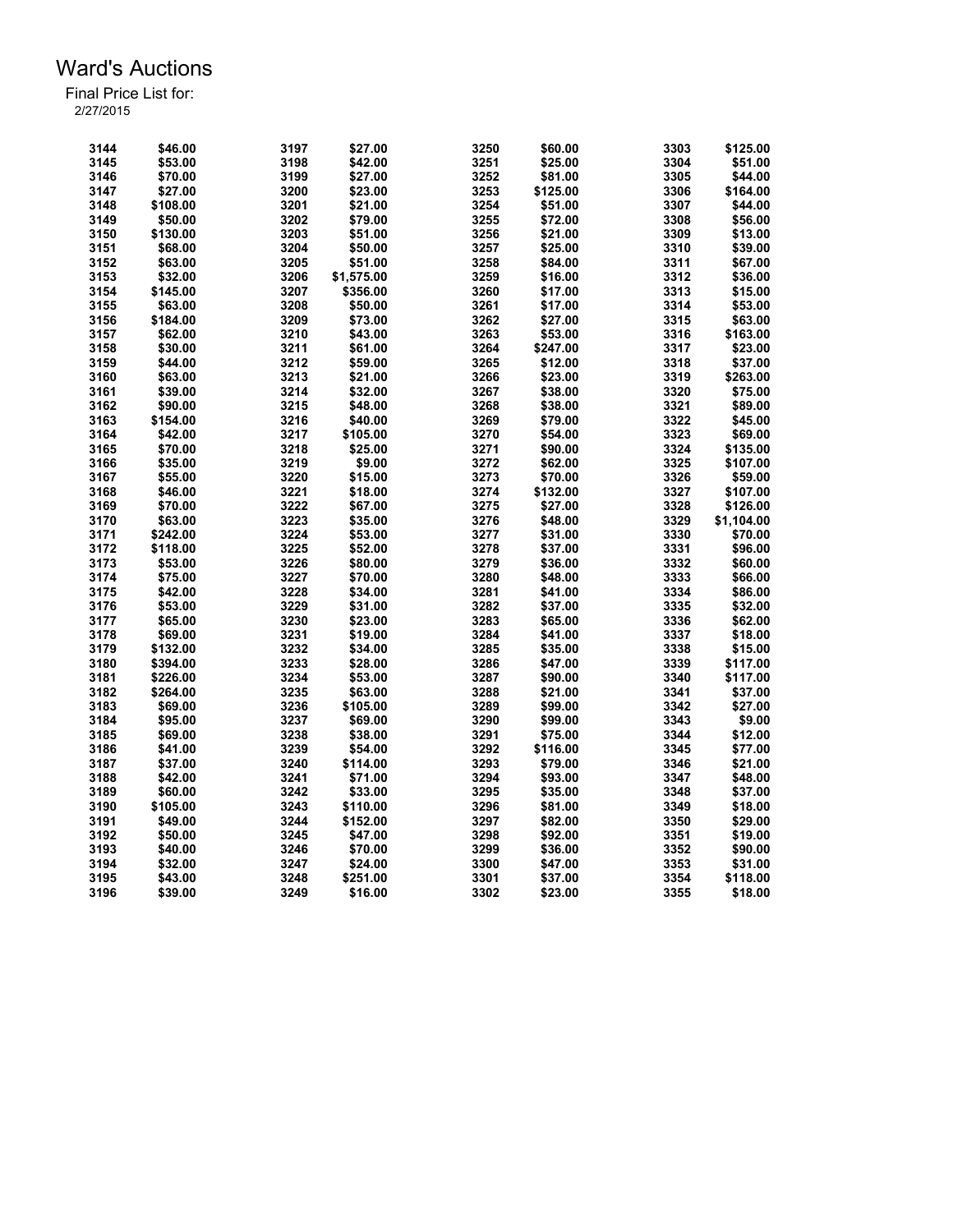| 3356 | \$23.00  | 3409         | \$34.00  | 3462         | \$39.00  | 3515 | \$46.00    |
|------|----------|--------------|----------|--------------|----------|------|------------|
| 3357 | \$16.00  | 3410         | \$76.00  | 3463         | \$56.00  | 3516 | \$175.00   |
| 3358 | \$113.00 | 3411         | \$58.00  | 3464         | \$30.00  | 3517 | \$105.00   |
| 3359 | \$25.00  | 3412         | \$47.00  | 3465         | \$41.00  | 3518 | \$77.00    |
| 3360 | \$85.00  | 3413         | \$48.00  | 3466         | \$37.00  | 3519 | \$21.00    |
| 3361 | \$53.00  | 3414         | \$91.00  | 3467         | \$38.00  | 3520 | \$55.00    |
| 3362 | \$55.00  | 3415         | \$29.00  | 3468         | \$26.00  | 3521 | \$24.00    |
| 3363 | \$50.00  | 3416         | \$37.00  | 3469         | \$38.00  | 3522 | \$25.00    |
| 3364 | \$76.00  | 3417         | \$35.00  | 3470         | \$42.00  | 3523 | \$30.00    |
| 3365 | \$198.00 | 3418         | \$141.00 | 3471         | \$104.00 | 3524 | \$21.00    |
| 3366 | \$111.00 | 3419         | \$8.00   | 3472         | \$126.00 | 3525 | \$19.00    |
| 3367 | \$26.00  | 3420         | \$15.00  | 3473         | \$35.00  | 3526 | \$63.00    |
| 3368 | \$37.00  | 3421         | \$37.00  | 3474         | \$24.00  | 3527 | \$30.00    |
| 3369 | \$40.00  | 3422         | \$39.00  | 3475         | \$29.00  | 3528 | \$21.00    |
| 3370 | \$708.00 | 3423         | \$53.00  | 3476         | \$48.00  | 3529 | \$42.00    |
| 3371 | \$88.00  | 3424         | \$65.00  | 3477         | \$53.00  | 3530 | \$24.00    |
| 3372 | \$164.00 | 3425         | \$29.00  | 3478         | \$53.00  | 3531 | \$28.00    |
| 3373 | \$94.00  | 3426         | \$67.00  | 3479         | \$37.00  | 3532 | \$30.00    |
| 3374 | \$67.00  | 3427         | \$70.00  | 3480         | \$15.00  | 3533 | \$33.00    |
| 3375 | \$63.00  | 3428         |          | 3481         | \$63.00  | 3534 | \$40.00    |
| 3376 |          | 3429         | \$55.00  | 3482         |          | 3535 | \$21.00    |
|      | \$39.00  |              | \$36.00  |              | \$19.00  |      |            |
| 3377 | \$82.00  | 3430         | \$38.00  | 3483         | \$21.00  | 3536 | \$28.00    |
| 3378 | \$283.00 | 3431         | \$24.00  | 3484         | \$92.00  | 3537 | \$42.00    |
| 3379 | \$184.00 | 3432         | \$40.00  | 3485         | \$95.00  | 3538 | \$16.00    |
| 3380 | \$441.00 | 3433         | \$16.00  | 3486         | \$48.00  | 3539 | \$59.00    |
| 3381 | \$336.00 | 3434         | \$69.00  | 3487         | \$24.00  | 3540 | \$34.00    |
| 3382 | \$335.00 | 3435         | \$79.00  | 3488         | \$19.00  | 3541 | \$32.00    |
| 3383 | \$178.00 | 3436         | \$23.00  | 3489         | \$48.00  | 3542 | \$20.00    |
| 3384 | \$29.00  | 3437         | \$23.00  | 3490         | \$13.00  | 3543 | \$11.00    |
| 3385 | \$42.00  | 3438         | \$90.00  | 3491         | \$107.00 | 3544 | \$35.00    |
| 3386 | \$47.00  | 3439         | \$19.00  | 3492         | \$53.00  | 3545 | \$32.00    |
| 3387 | \$145.00 | 3440         | \$35.00  | 3493         | \$54.00  | 3546 | \$13.00    |
| 3388 | \$180.00 | 3441         | \$35.00  | 3494         | \$37.00  | 3547 | \$27.00    |
| 3389 | \$662.00 | 3442         | \$72.00  | 3495         | \$82.00  | 4009 | \$2,286.00 |
| 3390 | \$93.00  | 3443         | \$24.00  | 3496         | \$44.00  | 4010 | \$431.00   |
| 3391 | \$66.00  | 3444         | \$53.00  | 3497         | \$57.00  | 4011 | \$473.00   |
| 3392 | \$125.00 | 3445         | \$33.00  | 3498         | \$24.00  | 4012 | \$315.00   |
| 3393 | \$53.00  | 3446         | \$32.00  | 3499         | \$93.00  | 4013 | \$426.00   |
| 3394 | \$239.00 | 3447         | \$40.00  | 3500         | \$23.00  | 4014 | \$297.00   |
| 3395 | \$62.00  | 3448         | \$38.00  | 3501         | \$32.00  | 4015 | \$123.00   |
| 3396 | \$27.00  | 3449         | \$62.00  | 3502         | \$16.00  | 4016 | \$500.00   |
| 3397 | \$78.00  | 3450         | \$58.00  | 3503         | \$290.00 | 4017 | \$683.00   |
| 3398 | \$78.00  | 3451         | \$42.00  | 3504         | \$8.00   | 4018 | \$3,682.00 |
| 3399 | \$164.00 | 3452         | \$52.00  | 3505         | \$32.00  | 4019 | \$2,100.00 |
| 3400 | \$75.00  | 3453         | \$30.00  | 3506         | \$12.00  | 4020 | \$2,400.00 |
| 3401 | \$27.00  | 3454         | \$69.00  | 3507         | \$39.00  | 4021 | \$1,943.00 |
| 3402 | \$70.00  | 3455         | \$58.00  | 3508         | \$37.00  | 4022 | \$1,172.00 |
| 3403 | \$152.00 | 3456         | \$67.00  | 3509         | \$32.00  | 4023 | \$646.00   |
| 3404 | \$186.00 | 3457         | \$19.00  | 3510         | \$13.00  | 4024 | \$1,309.00 |
| 3405 | \$130.00 | 3458         | \$15.00  | 3511         | \$31.00  | 4025 | \$500.00   |
|      |          |              |          |              |          | 4026 |            |
| 3406 | \$81.00  | 3459<br>3460 | \$44.00  | 3512<br>3513 | \$46.00  | 4027 | \$620.00   |
| 3407 | \$75.00  |              | \$48.00  |              | \$46.00  |      | \$497.00   |
| 3408 | \$193.00 | 3461         | \$21.00  | 3514         | \$46.00  | 4028 | \$326.00   |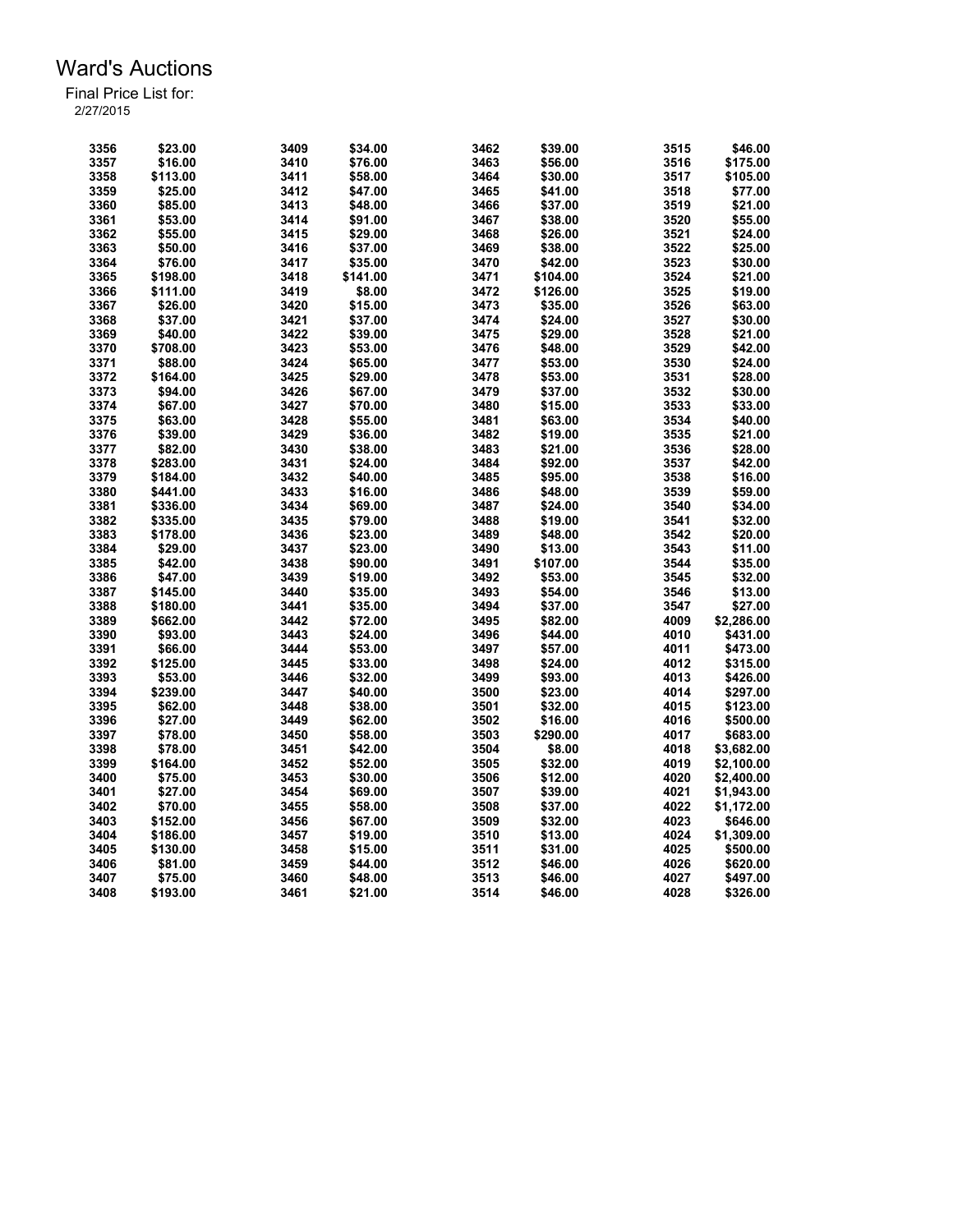| 4029 | \$375.00   | 4082 | \$131.00 | 4135 | \$13.00  | 4188 | \$4.00  |
|------|------------|------|----------|------|----------|------|---------|
| 4030 | \$315.00   | 4083 | \$477.00 | 4136 | \$27.00  | 4189 | \$7.00  |
| 4031 | \$840.00   | 4084 | \$25.00  | 4137 | \$7.00   | 4190 | \$6.00  |
| 4032 | \$690.00   | 4085 | \$111.00 | 4138 | \$9.00   | 4191 | \$4.00  |
| 4033 | \$814.00   | 4086 | \$39.00  | 4139 | \$17.00  | 4192 | \$2.00  |
| 4034 | \$696.00   | 4087 | \$55.00  | 4140 | \$0.00   | 4193 | \$0.00  |
| 4035 | \$870.00   | 4088 | \$39.00  | 4141 | \$17.00  | 4194 | \$2.00  |
| 4036 | \$1,159.00 | 4089 | \$82.00  | 4142 | \$3.00   | 4195 | \$3.00  |
| 4037 | \$874.00   | 4090 | \$347.00 | 4143 | \$3.00   | 4196 | \$5.00  |
| 4038 | \$1,262.00 | 4091 | \$16.00  | 4144 | \$4.00   | 4197 | \$3.00  |
| 4039 | \$985.00   | 4092 | \$19.00  | 4145 | \$4.00   | 4198 | \$2.00  |
| 4040 | \$210.00   | 4093 | \$6.00   | 4146 | \$20.00  | 4199 | \$2.00  |
| 4041 | \$342.00   | 4094 | \$16.00  | 4147 | \$5.00   | 4200 | \$2.00  |
| 4042 | \$499.00   | 4095 | \$23.00  | 4148 | \$0.00   | 4201 | \$4.00  |
| 4043 | \$1,000.00 | 4096 | \$13.00  | 4149 | \$3.00   | 4202 | \$3.00  |
| 4044 | \$632.00   | 4097 | \$25.00  | 4150 | \$0.00   | 4203 | \$2.00  |
| 4045 | \$0.00     | 4098 | \$35.00  | 4151 | \$11.00  | 4204 | \$4.00  |
| 4046 | \$395.00   | 4099 | \$20.00  | 4152 | \$5.00   | 4205 | \$4.00  |
| 4047 | \$142.00   | 4100 | \$9.00   | 4153 | \$184.00 | 4206 | \$7.00  |
| 4048 | \$151.00   | 4101 | \$15.00  | 4154 | \$3.00   | 4207 | \$3.00  |
| 4049 | \$133.00   | 4102 | \$37.00  | 4155 | \$3.00   | 4208 | \$15.00 |
| 4050 | \$209.00   | 4103 | \$408.00 | 4156 | \$3.00   | 4209 | \$0.00  |
| 4051 | \$186.00   | 4104 | \$6.00   | 4157 | \$11.00  | 4210 | \$0.00  |
| 4052 | \$292.00   | 4105 | \$25.00  | 4158 | \$44.00  | 4211 | \$4.00  |
| 4053 | \$173.00   | 4106 | \$4.00   | 4159 | \$5.00   | 4212 | \$4.00  |
| 4054 | \$828.00   | 4107 | \$10.00  | 4160 | \$7.00   | 4213 | \$0.00  |
| 4055 | \$657.00   | 4108 | \$9.00   | 4161 | \$3.00   | 4214 | \$0.00  |
| 4056 | \$2,200.00 | 4109 | \$6.00   | 4162 | \$0.00   | 4215 | \$4.00  |
| 4057 | \$555.00   | 4110 | \$0.00   | 4163 | \$3.00   | 4216 | \$3.00  |
| 4058 | \$326.00   | 4111 | \$0.00   | 4164 | \$16.00  | 4217 | \$7.00  |
| 4059 | \$887.00   | 4112 | \$7.00   | 4165 | \$6.00   | 4218 | \$6.00  |
| 4060 | \$455.00   | 4113 | \$6.00   | 4166 | \$7.00   | 4219 | \$0.00  |
| 4061 | \$53.00    | 4114 | \$6.00   | 4167 | \$0.00   | 4220 | \$30.00 |
| 4062 | \$368.00   | 4115 | \$7.00   | 4168 | \$6.00   | 4221 | \$81.00 |
| 4063 | \$540.00   | 4116 | \$7.00   | 4169 | \$2.00   | 4222 | \$11.00 |
| 4064 | \$608.00   | 4117 | \$8.00   | 4170 | \$2.00   | 4223 | \$4.00  |
| 4065 | \$263.00   | 4118 | \$3.00   | 4171 | \$2.00   | 4224 | \$6.00  |
| 4066 | \$436.00   | 4119 | \$0.00   | 4172 | \$2.00   | 4225 | \$10.00 |
| 4067 | \$604.00   | 4120 | \$3.00   | 4173 | \$3.00   | 4226 | \$71.00 |
| 4068 | \$53.00    | 4121 | \$15.00  | 4174 | \$2.00   | 4227 | \$2.00  |
| 4069 | \$89.00    | 4122 | \$0.00   | 4175 | \$5.00   | 4228 | \$6.00  |
| 4070 | \$1.470.00 | 4123 | \$6.00   | 4176 | \$3.00   | 4229 | \$12.00 |
| 4071 | \$394.00   | 4124 | \$2.00   | 4177 | \$4.00   | 4230 | \$10.00 |
| 4072 | \$196.00   | 4125 | \$6.00   | 4178 | \$2.00   | 4231 | \$2.00  |
| 4073 | \$122.00   | 4126 | \$9.00   | 4179 | \$2.00   | 4232 | \$24.00 |
| 4074 | \$161.00   | 4127 | \$6.00   | 4180 | \$3.00   | 4233 | \$1.00  |
| 4075 | \$25.00    | 4128 | \$11.00  | 4181 | \$6.00   | 4234 | \$9.00  |
| 4076 | \$226.00   | 4129 | \$2.00   | 4182 | \$14.00  | 4235 | \$47.00 |
| 4077 | \$500.00   | 4130 | \$4.00   | 4183 | \$5.00   | 4236 | \$5.00  |
| 4078 | \$300.00   | 4131 | \$7.00   | 4184 | \$9.00   | 4237 | \$9.00  |
| 4079 | \$350.00   | 4132 | \$6.00   | 4185 | \$16.00  | 4238 | \$8.00  |
| 4080 | \$246.00   | 4133 | \$28.00  | 4186 | \$13.00  | 4239 | \$6.00  |
| 4081 | \$75.00    | 4134 | \$6.00   | 4187 | \$2.00   | 4240 | \$6.00  |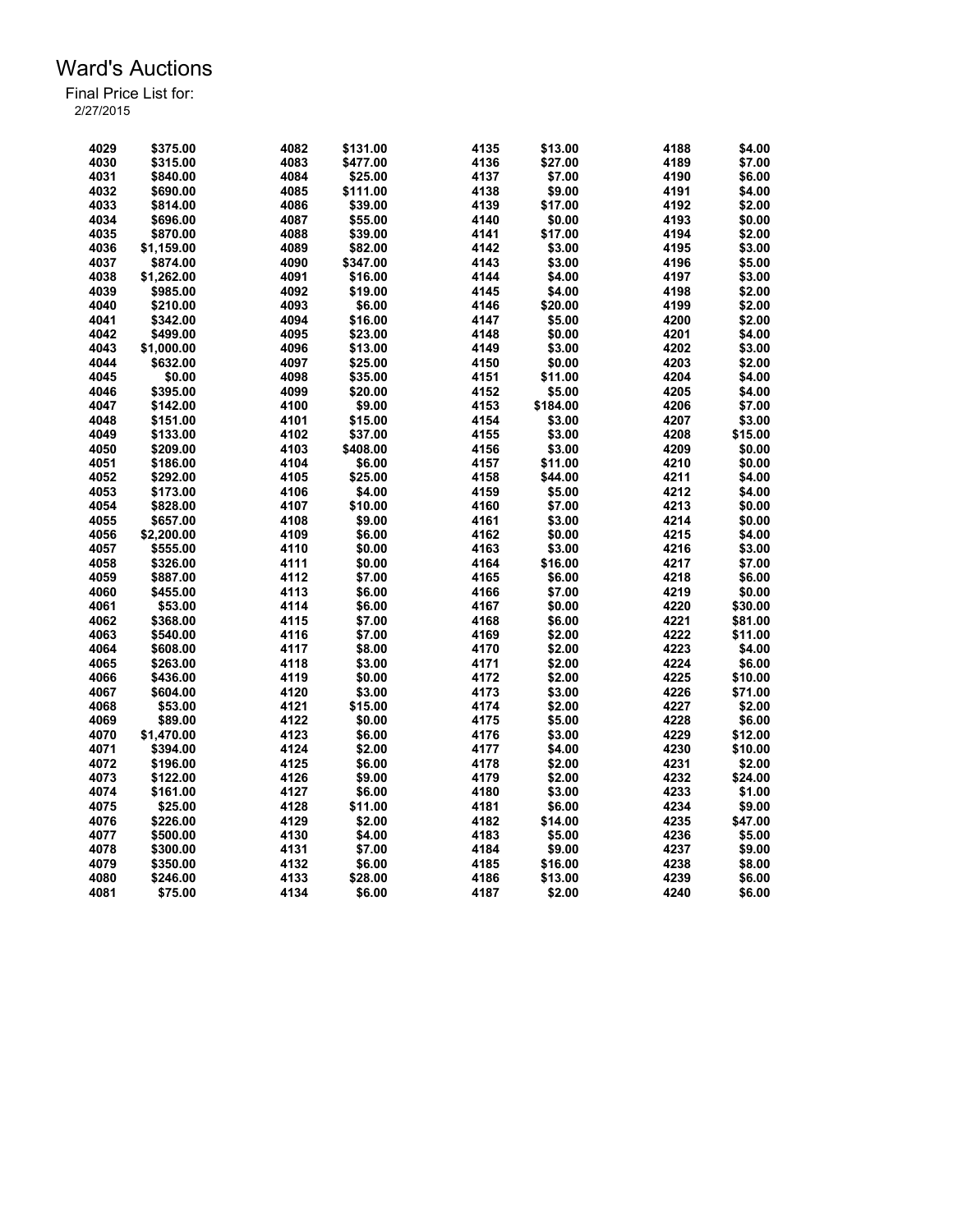| 4241         | \$11.00  | 4294 | \$2.00   | 4347         | \$6.00   | 4400 | \$12.00  |
|--------------|----------|------|----------|--------------|----------|------|----------|
| 4242         | \$2.00   | 4295 | \$20.00  | 4348         | \$561.00 | 4401 | \$26.00  |
| 4243         | \$0.00   | 4296 | \$23.00  | 4349         | \$19.00  | 4402 | \$32.00  |
| 4244         | \$16.00  | 4297 | \$35.00  | 4350         | \$94.00  | 4403 | \$10.00  |
| 4245         | \$0.00   | 4298 | \$22.00  | 4351         | \$3.00   | 4404 | \$33.00  |
| 4246         | \$0.00   | 4299 | \$0.00   | 4352         | \$15.00  | 4405 | \$8.00   |
| 4247         | \$39.00  | 4300 | \$15.00  | 4353         | \$10.00  | 4406 | \$19.00  |
| 4248         | \$11.00  | 4301 | \$3.00   | 4354         | \$27.00  | 4407 | \$18.00  |
| 4249         | \$16.00  | 4302 | \$6.00   | 4355         | \$2.00   | 4408 | \$12.00  |
| 4250         | \$3.00   | 4303 | \$2.00   | 4356         | \$38.00  | 4409 | \$11.00  |
| 4251         | \$9.00   | 4304 | \$5.00   | 4357         | \$6.00   | 4410 | \$18.00  |
| 4252         | \$0.00   | 4305 | \$2.00   | 4358         | \$10.00  | 4411 | \$12.00  |
| 4253         | \$5.00   | 4306 | \$7.00   | 4359         | \$8.00   | 4412 | \$15.00  |
| 4254         | \$5.00   | 4307 | \$0.00   | 4360         | \$12.00  | 4413 | \$10.00  |
| 4255         | \$9.00   | 4308 | \$12.00  | 4361         | \$10.00  | 4414 | \$23.00  |
| 4256         | \$3.00   | 4309 | \$28.00  | 4362         | \$11.00  | 4415 | \$13.00  |
| 4257         | \$8.00   | 4310 | \$15.00  | 4363         | \$0.00   | 4416 | \$32.00  |
| 4258         | \$13.00  | 4311 | \$9.00   | 4364         | \$4.00   | 4417 | \$117.00 |
|              | \$5.00   |      |          |              |          |      |          |
| 4259         |          | 4312 | \$6.00   | 4365         | \$40.00  | 4418 | \$17.00  |
| 4260<br>4261 | \$5.00   | 4313 | \$7.00   | 4366<br>4367 | \$2.00   | 4419 | \$23.00  |
|              | \$3.00   | 4314 | \$10.00  |              | \$3.00   | 4420 | \$11.00  |
| 4262         | \$6.00   | 4315 | \$105.00 | 4368         | \$14.00  | 4421 | \$5.00   |
| 4263         | \$12.00  | 4316 | \$105.00 | 4369         | \$10.00  | 4422 | \$3.00   |
| 4264         | \$32.00  | 4317 | \$23.00  | 4370         | \$15.00  | 4423 | \$13.00  |
| 4265         | \$4.00   | 4318 | \$7.00   | 4371         | \$53.00  | 4424 | \$0.00   |
| 4266         | \$13.00  | 4319 | \$4.00   | 4372         | \$2.00   | 4425 | \$17.00  |
| 4267         | \$3.00   | 4320 | \$11.00  | 4373         | \$0.00   | 4426 | \$0.00   |
| 4268         | \$7.00   | 4321 | \$9.00   | 4374         | \$2.00   | 4427 | \$16.00  |
| 4269         | \$12.00  | 4322 | \$8.00   | 4375         | \$3.00   | 4428 | \$3.00   |
| 4270         | \$8.00   | 4323 | \$4.00   | 4376         | \$6.00   | 4429 | \$9.00   |
| 4271         | \$23.00  | 4324 | \$6.00   | 4377         | \$2.00   | 4430 | \$47.00  |
| 4272         | \$16.00  | 4325 | \$3.00   | 4378         | \$4.00   | 4431 | \$7.00   |
| 4273         | \$11.00  | 4326 | \$29.00  | 4379         | \$11.00  | 4432 | \$3.00   |
| 4274         | \$10.00  | 4327 | \$3.00   | 4380         | \$25.00  | 4433 | \$2.00   |
| 4275         | \$70.00  | 4328 | \$15.00  | 4381         | \$2.00   | 4434 | \$2.00   |
| 4276         | \$24.00  | 4329 | \$5.00   | 4382         | \$2.00   | 4435 | \$0.00   |
| 4277         | \$111.00 | 4330 | \$6.00   | 4383         | \$3.00   | 4436 | \$4.00   |
| 4278         | \$11.00  | 4331 | \$11.00  | 4384         | \$2.00   | 4437 | \$16.00  |
| 4279         | \$7.00   | 4332 | \$11.00  | 4385         | \$2.00   | 4438 | \$9.00   |
| 4280         | \$13.00  | 4333 | \$48.00  | 4386         | \$11.00  | 4439 | \$47.00  |
| 4281         | \$12.00  | 4334 | \$50.00  | 4387         | \$7.00   | 4440 | \$5.00   |
| 4282         | \$7.00   | 4335 | \$42.00  | 4388         | \$18.00  | 4441 | \$7.00   |
| 4283         | \$41.00  | 4336 | \$47.00  | 4389         | \$16.00  | 4442 | \$6.00   |
| 4284         | \$2.00   | 4337 | \$25.00  | 4390         | \$2.00   | 4443 | \$2.00   |
| 4285         | \$20.00  | 4338 | \$0.00   | 4391         | \$13.00  | 4444 | \$6.00   |
| 4286         | \$9.00   | 4339 | \$5.00   | 4392         | \$2.00   | 4445 | \$3.00   |
| 4287         | \$5.00   | 4340 | \$5.00   | 4393         | \$27.00  | 4446 | \$4.00   |
| 4288         | \$12.00  | 4341 | \$0.00   | 4394         | \$3.00   | 4447 | \$4.00   |
| 4289         | \$0.00   | 4342 | \$3.00   | 4395         | \$6.00   | 4448 | \$0.00   |
| 4290         | \$11.00  | 4343 | \$105.00 | 4396         | \$6.00   | 4449 | \$6.00   |
| 4291         | \$5.00   | 4344 | \$188.00 | 4397         | \$12.00  | 4450 | \$2.00   |
| 4292         | \$42.00  | 4345 | \$63.00  | 4398         | \$13.00  | 4451 | \$10.00  |
| 4293         | \$12.00  | 4346 | \$42.00  | 4399         | \$13.00  | 4452 | \$10.00  |
|              |          |      |          |              |          |      |          |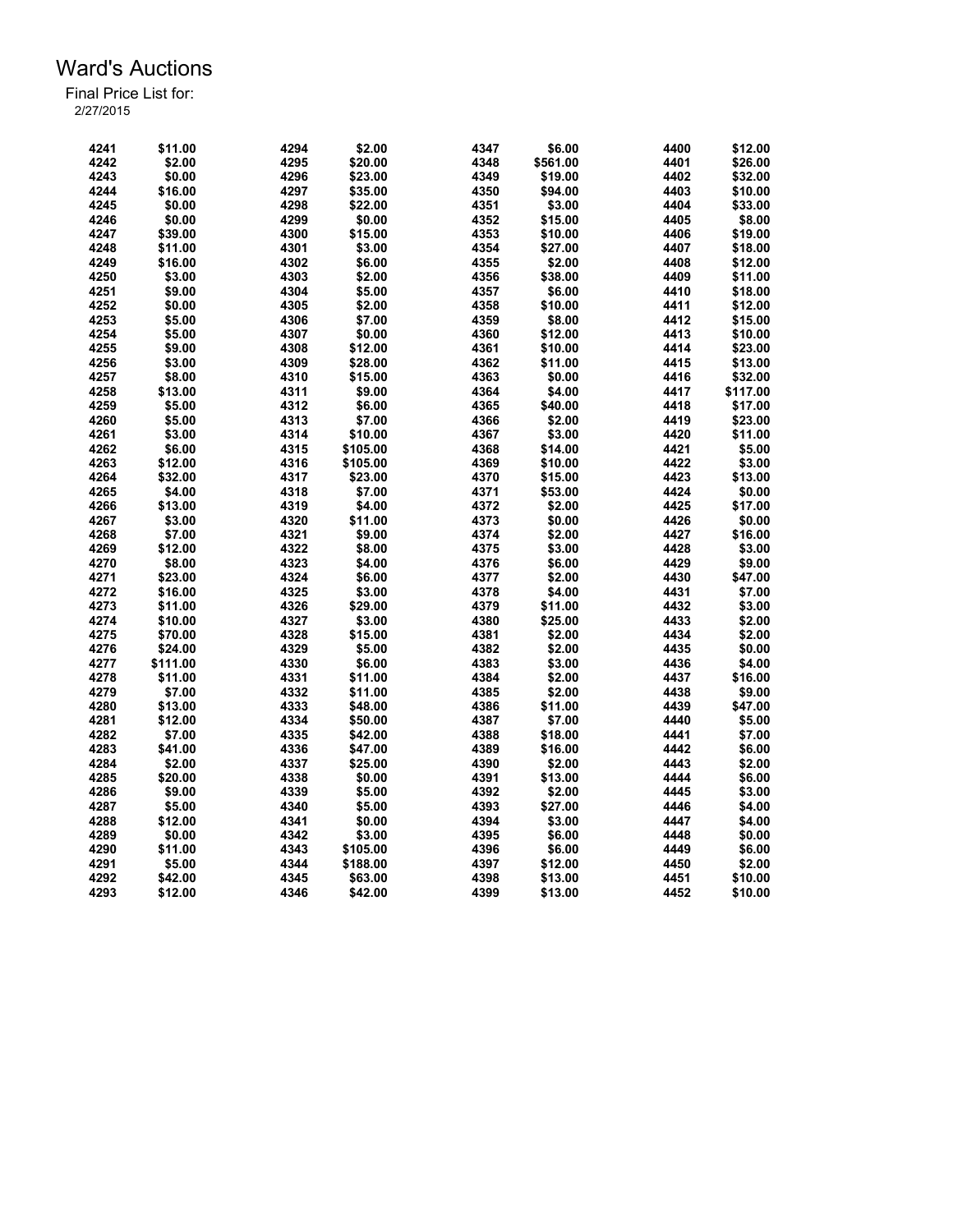| 4453 | \$4.00   | 4506 | \$46.00  | 4559 | \$18.00  | 4612 | \$20.00  |
|------|----------|------|----------|------|----------|------|----------|
| 4454 | \$0.00   | 4507 | \$39.00  | 4560 | \$15.00  | 4613 | \$18.00  |
| 4455 | \$6.00   | 4508 | \$50.00  | 4561 | \$19.00  | 4614 | \$32.00  |
| 4456 | \$7.00   | 4509 | \$77.00  | 4562 | \$15.00  | 4615 | \$28.00  |
| 4457 | \$3.00   | 4510 | \$21.00  | 4563 | \$15.00  | 4616 | \$33.00  |
| 4458 | \$5.00   | 4511 | \$27.00  | 4564 | \$15.00  | 4617 | \$25.00  |
| 4459 | \$4.00   | 4512 | \$97.00  | 4565 | \$15.00  | 4618 | \$21.00  |
| 4460 | \$0.00   | 4513 | \$25.00  | 4566 | \$21.00  | 4619 | \$27.00  |
| 4461 | \$6.00   | 4514 | \$78.00  | 4567 | \$30.00  | 4620 | \$27.00  |
| 4462 | \$50.00  | 4515 | \$350.00 | 4568 | \$19.00  | 4621 | \$23.00  |
| 4463 | \$7.00   | 4516 | \$25.00  | 4569 | \$15.00  | 4622 | \$27.00  |
| 4464 | \$7.00   | 4517 | \$79.00  | 4570 | \$19.00  | 4623 | \$45.00  |
| 4465 | \$11.00  | 4518 | \$40.00  | 4571 | \$27.00  | 4624 | \$23.00  |
| 4466 | \$18.00  | 4519 | \$39.00  | 4572 | \$29.00  | 4625 | \$13.00  |
| 4467 |          |      |          |      |          | 4626 |          |
|      | \$13.00  | 4520 | \$72.00  | 4573 | \$23.00  |      | \$0.00   |
| 4468 | \$12.00  | 4521 | \$51.00  | 4574 | \$27.00  | 4627 | \$40.00  |
| 4469 | \$23.00  | 4522 | \$34.00  | 4575 | \$44.00  | 4628 | \$54.00  |
| 4470 | \$7.00   | 4523 | \$422.00 | 4576 | \$31.00  | 4629 | \$40.00  |
| 4471 | \$9.00   | 4524 | \$42.00  | 4577 | \$18.00  | 4630 | \$58.00  |
| 4472 | \$6.00   | 4525 | \$103.00 | 4578 | \$27.00  | 4631 | \$79.00  |
| 4473 | \$3.00   | 4526 | \$20.00  | 4579 | \$17.00  | 4632 | \$44.00  |
| 4474 | \$3.00   | 4527 | \$25.00  | 4580 | \$63.00  | 4633 | \$27.00  |
| 4475 | \$21.00  | 4528 | \$59.00  | 4581 | \$10.00  | 4634 | \$111.00 |
| 4476 | \$86.00  | 4529 | \$59.00  | 4582 | \$18.00  | 4635 | \$38.00  |
| 4477 | \$21.00  | 4530 | \$27.00  | 4583 | \$13.00  | 4636 | \$15.00  |
| 4478 | \$17.00  | 4531 | \$21.00  | 4584 | \$101.00 | 4637 | \$15.00  |
| 4479 | \$23.00  | 4532 | \$10.00  | 4585 | \$20.00  | 4638 | \$79.00  |
| 4480 | \$8.00   | 4533 | \$25.00  | 4586 | \$16.00  | 4639 | \$23.00  |
| 4481 | \$71.00  | 4534 | \$41.00  | 4587 | \$14.00  | 4640 | \$44.00  |
| 4482 | \$112.00 | 4535 | \$17.00  | 4588 | \$12.00  | 4641 | \$13.00  |
| 4483 | \$3.00   | 4536 | \$31.00  | 4589 | \$31.00  | 4642 | \$37.00  |
| 4484 | \$5.00   | 4537 | \$15.00  | 4590 | \$29.00  | 4643 | \$35.00  |
| 4485 | \$11.00  | 4538 | \$63.00  | 4591 | \$0.00   | 4644 | \$0.00   |
| 4486 | \$72.00  | 4539 | \$116.00 | 4592 | \$157.00 | 4645 | \$5.00   |
| 4487 | \$17.00  | 4540 | \$91.00  | 4593 | \$37.00  | 4646 | \$9.00   |
| 4488 | \$3.00   | 4541 | \$0.00   | 4594 | \$29.00  | 4647 | \$3.00   |
| 4489 | \$0.00   | 4542 | \$40.00  | 4595 | \$15.00  | 4648 | \$11.00  |
| 4490 | \$4.00   | 4543 | \$52.00  | 4596 | \$21.00  | 4649 | \$12.00  |
|      |          |      |          |      |          | 4650 |          |
| 4491 | \$34.00  | 4544 | \$30.00  | 4597 | \$24.00  |      | \$6.00   |
| 4492 | \$3.00   | 4545 | \$25.00  | 4598 | \$21.00  | 4651 | \$5.00   |
| 4493 | \$12.00  | 4546 | \$71.00  | 4599 | \$21.00  | 4652 | \$0.00   |
| 4494 | \$16.00  | 4547 | \$91.00  | 4600 | \$24.00  | 4653 | \$0.00   |
| 4495 | \$18.00  | 4548 | \$53.00  | 4601 | \$15.00  | 4654 | \$25.00  |
| 4496 | \$24.00  | 4549 | \$53.00  | 4602 | \$13.00  | 4655 | \$21.00  |
| 4497 | \$12.00  | 4550 | \$34.00  | 4603 | \$15.00  | 4656 | \$42.00  |
| 4498 | \$14.00  | 4551 | \$38.00  | 4604 | \$25.00  | 4657 | \$0.00   |
| 4499 | \$9.00   | 4552 | \$21.00  | 4605 | \$21.00  | 4658 | \$45.00  |
| 4500 | \$17.00  | 4553 | \$29.00  | 4606 | \$14.00  | 4659 | \$27.00  |
| 4501 | \$27.00  | 4554 | \$27.00  | 4607 | \$65.00  | 4660 | \$48.00  |
| 4502 | \$44.00  | 4555 | \$24.00  | 4608 | \$122.00 | 4661 | \$15.00  |
| 4503 | \$56.00  | 4556 | \$24.00  | 4609 | \$83.00  | 4662 | \$27.00  |
| 4504 | \$51.00  | 4557 | \$44.00  | 4610 | \$117.00 | 4663 | \$15.00  |
| 4505 | \$42.00  | 4558 | \$15.00  | 4611 | \$89.00  | 4664 | \$21.00  |
|      |          |      |          |      |          |      |          |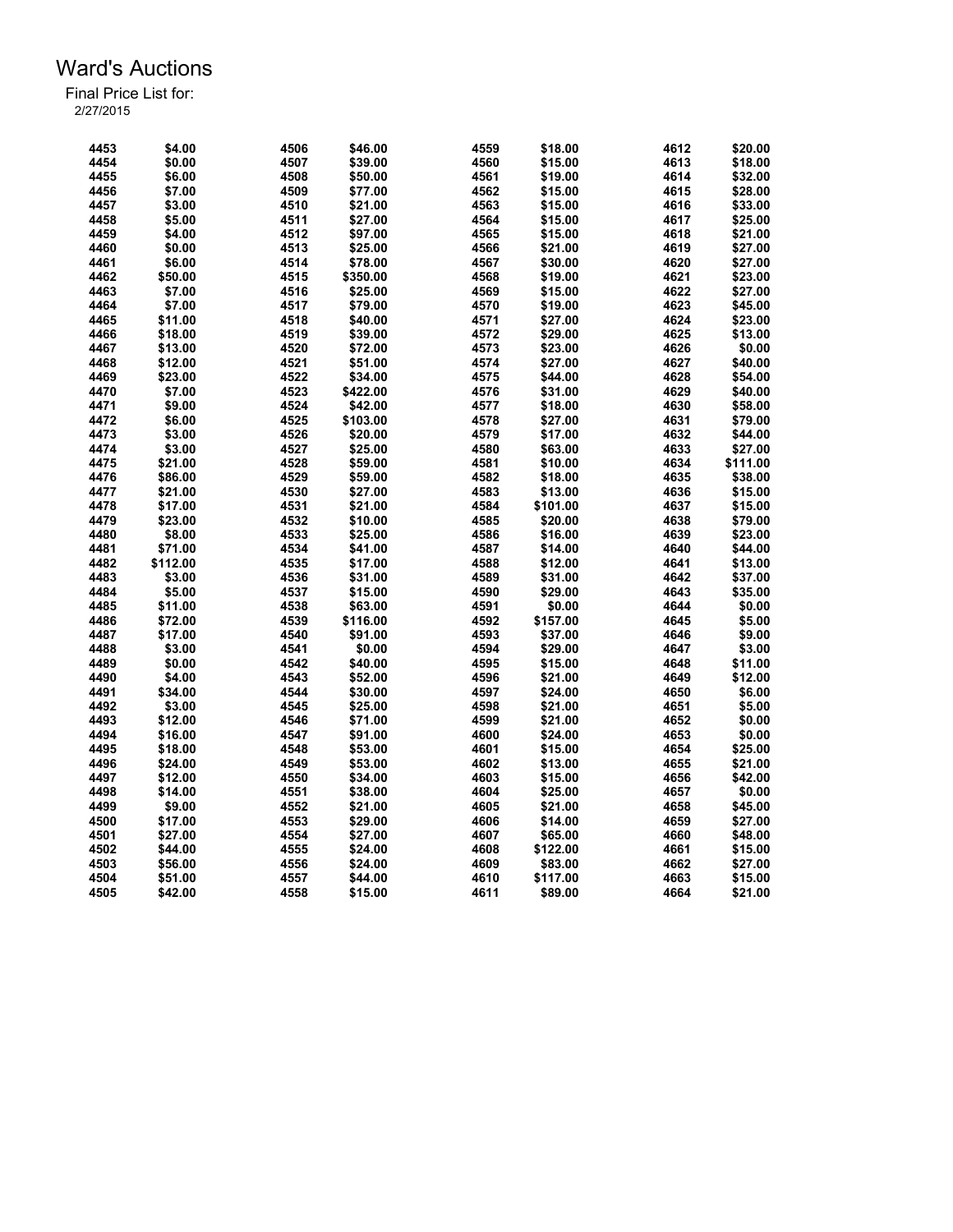| 4665         | \$21.00            | 5062         | \$16.00  | 5115 | \$32.00  | 6039 | \$41.00           |
|--------------|--------------------|--------------|----------|------|----------|------|-------------------|
| 5010         | \$462.00           | 5063         | \$53.00  | 5116 | \$22.00  | 6040 | \$53.00           |
| 5011         | \$51.00            | 5064         | \$5.00   | 5117 | \$16.00  | 6041 | \$76.00           |
| 5012         | \$57.00            | 5065         | \$17.00  | 5118 | \$13.00  | 6042 | \$76.00           |
| 5013         | \$105.00           | 5066         | \$18.00  | 5119 | \$6.00   | 6043 | \$105.00          |
| 5014         | \$105.00           | 5067         | \$40.00  | 5120 | \$150.00 | 6044 | \$100.00          |
| 5015         | \$20.00            | 5068         | \$21.00  | 5121 | \$5.00   | 6045 | \$30.00           |
| 5016         | \$75.00            | 5069         | \$59.00  | 5122 | \$9.00   | 6046 | \$42.00           |
| 5017         | \$101.00           | 5070         | \$23.00  | 5123 | \$4.00   | 6047 | \$0.00            |
| 5018         | \$37.00            | 5071         | \$73.00  | 5124 | \$27.00  | 6048 | \$24.00           |
| 5019         | \$56.00            | 5072         | \$0.00   | 5125 | \$47.00  | 6049 | \$28.00           |
| 5020         | \$21.00            | 5073         | \$27.00  | 5126 | \$6.00   | 6050 | \$26.00           |
| 5021         | \$35.00            | 5074         | \$0.00   | 5127 | \$10.00  | 6051 | \$50.00           |
| 5022         | \$18.00            | 5075         | \$27.00  | 5128 | \$25.00  | 6052 | \$133.00          |
| 5023         | \$90.00            | 5076         | \$4.00   | 5129 | \$5.00   | 6053 | \$52.00           |
| 5024         | \$49.00            | 5077         | \$60.00  | 5130 | \$6.00   | 6054 | \$400.00          |
| 5025         | \$9.00             | 5078         | \$33.00  | 5131 | \$52.00  | 6055 | \$1,525.00        |
|              |                    |              |          |      |          |      |                   |
| 5026         | \$79.00            | 5079         | \$38.00  | 5132 | \$42.00  | 6056 | \$24.00           |
| 5027         | \$7.00             | 5080         | \$47.00  | 5133 | \$30.00  | 6057 | \$39.00           |
| 5028         | \$20.00            | 5081         | \$61.00  | 5134 | \$29.00  | 6058 | \$151.00          |
| 5029         | \$16.00            | 5082         | \$9.00   | 5135 | \$28.00  | 6059 | \$158.00          |
| 5030         | \$55.00            | 5083         | \$10.00  | 5136 | \$12.00  | 6060 | \$41.00           |
| 5031         | \$30.00            | 5084         | \$5.00   | 5137 | \$0.00   | 6061 | \$121.00          |
| 5032         | \$69.00            | 5085         | \$5.00   | 5138 | \$0.00   | 6062 | \$145.00          |
| 5033         | \$58.00            | 5086         | \$61.00  | 6010 | \$237.00 | 6063 | \$67.00           |
| 5034         | \$5.00             | 5087         | \$18.00  | 6011 | \$362.00 | 6064 | \$62.00           |
| 5035         | \$8.00             | 5088         | \$10.00  | 6012 | \$0.00   | 6065 | \$58.00           |
| 5036         | \$11.00            | 5089         | \$8.00   | 6013 | \$422.00 | 6066 | \$90.00           |
| 5037         | \$7.00             | 5090         | \$5.00   | 6014 | \$443.00 | 6067 | \$79.00           |
| 5038         | \$10.00            | 5091         | \$6.00   | 6015 | \$607.00 | 6068 | \$70.00           |
| 5039         | \$20.00            | 5092         | \$24.00  | 6016 | \$131.00 | 6069 | \$60.00           |
| 5040         | \$9.00             | 5093         | \$7.00   | 6017 | \$226.00 | 6070 | \$88.00           |
| 5041         | \$37.00            | 5094         | \$16.00  | 6018 | \$90.00  | 6071 | \$44.00           |
| 5042         | \$5.00             | 5095         | \$0.00   | 6019 | \$100.00 | 6072 | \$31.00           |
| 5043         | \$2.00             | 5096         | \$0.00   | 6020 | \$252.00 | 6073 | \$80.00           |
| 5044         | \$5.00             | 5097         | \$116.00 | 6021 | \$168.00 | 6074 | \$33.00           |
| 5045         | \$9.00             | 5098         | \$16.00  | 6022 | \$221.00 | 6075 | \$16.00           |
| 5046         | \$54.00            | 5099         | \$29.00  | 6023 | \$85.00  | 6076 | \$48.00           |
| 5047         | \$52.00            | 5100         | \$2.00   | 6024 | \$125.00 | 6077 | \$46.00           |
| 5048         | \$36.00            | 5101         | \$2.00   | 6025 | \$133.00 | 6078 | \$29.00           |
| 5049         | \$84.00            | 5102         | \$29.00  | 6026 | \$171.00 | 6079 | \$48.00           |
| 5050         | \$84.00            | 5103         | \$35.00  | 6027 | \$99.00  | 6080 | \$57.00           |
| 5051         | \$9.00             | 5104         | \$103.00 | 6028 | \$99.00  | 6081 | \$56.00           |
| 5052         | \$10.00            | 5105         | \$8.00   | 6029 | \$53.00  | 6082 | \$23.00           |
| 5053         | \$12.00            | 5106         | \$7.00   | 6030 | \$121.00 | 6083 | \$32.00           |
|              |                    |              | \$12.00  | 6031 |          | 6084 |                   |
| 5054<br>5055 | \$58.00<br>\$12.00 | 5107<br>5108 | \$8.00   | 6032 | \$105.00 | 6085 | \$6.00<br>\$32.00 |
|              |                    |              |          | 6033 | \$127.00 |      |                   |
| 5056         | \$12.00            | 5109         | \$5.00   |      | \$291.00 | 6086 | \$48.00           |
| 5057         | \$28.00            | 5110         | \$5.00   | 6034 | \$221.00 | 6087 | \$30.00           |
| 5058         | \$29.00            | 5111         | \$7.00   | 6035 | \$0.00   | 6088 | \$8.00            |
| 5059         | \$5.00             | 5112         | \$8.00   | 6036 | \$63.00  | 6089 | \$10.00           |
| 5060         | \$63.00            | 5113         | \$4.00   | 6037 | \$189.00 | 6090 | \$26.00           |
| 5061         | \$23.00            | 5114         | \$63.00  | 6038 | \$172.00 | 6091 | \$3.00            |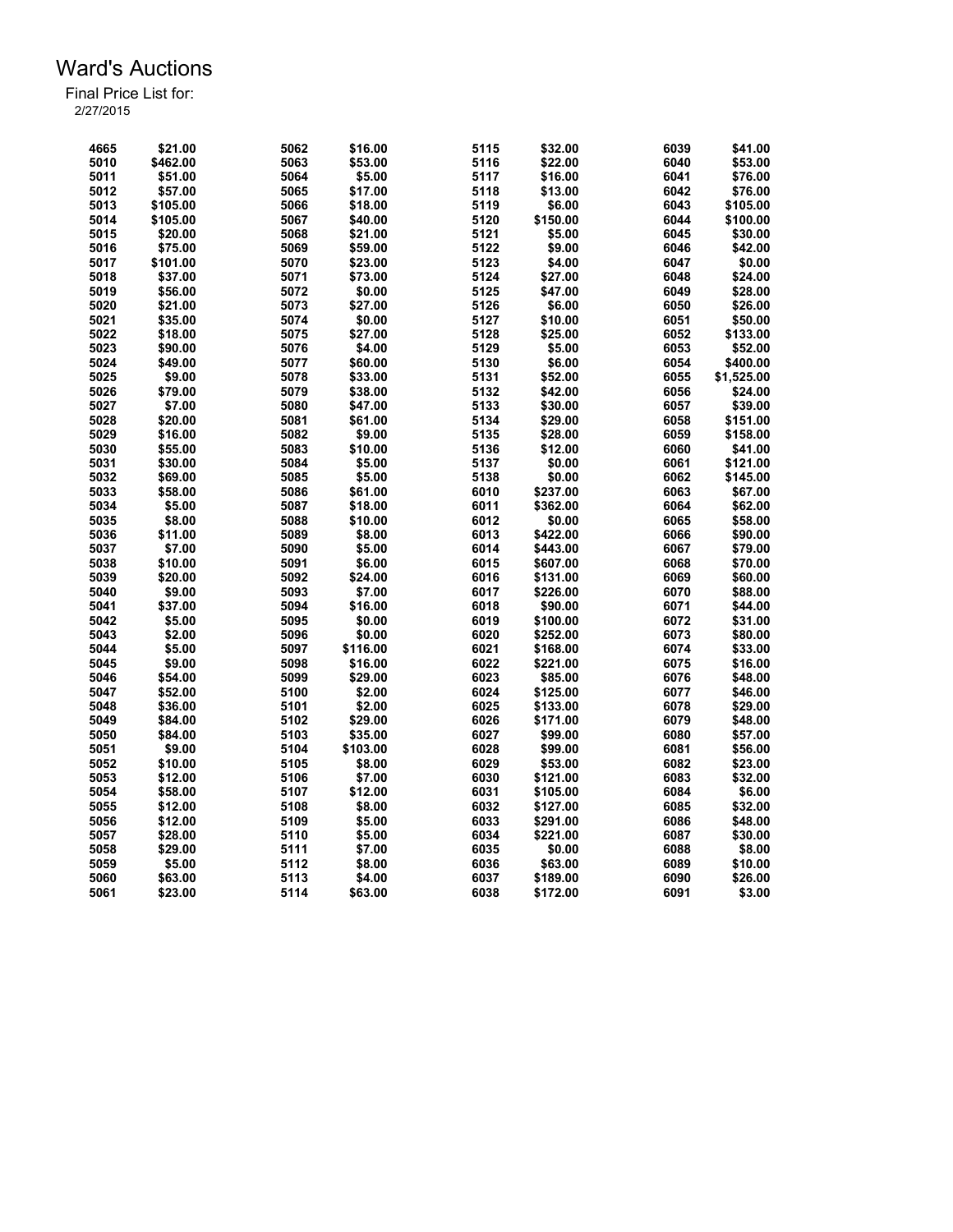| 6092 | \$83.00  | 7030 | \$23.00 | 7083         | \$32.00    | 8028 | \$210.00   |
|------|----------|------|---------|--------------|------------|------|------------|
| 6093 | \$26.00  | 7031 | \$0.00  | 7084         | \$79.00    | 8029 | \$65.00    |
| 6094 | \$50.00  | 7032 | \$0.00  | 7085         | \$58.00    | 8030 | \$348.00   |
| 6095 | \$53.00  | 7033 | \$0.00  | 7086         | \$17.00    | 8031 | \$99.00    |
| 6096 | \$12.00  | 7034 | \$0.00  | 7087         | \$16.00    | 8032 | \$37.00    |
| 6097 | \$35.00  | 7035 | \$0.00  | 7088         | \$33.00    | 8033 | \$132.00   |
| 6098 | \$6.00   | 7036 | \$12.00 | 7089         | \$21.00    | 8034 | \$53.00    |
| 6099 | \$16.00  | 7037 | \$20.00 | 7090         | \$79.00    | 8035 | \$48.00    |
| 6100 | \$8.00   | 7038 | \$11.00 | 7091         | \$25.00    | 8036 | \$11.00    |
|      |          |      |         |              |            |      | \$15.00    |
| 6101 | \$26.00  | 7039 | \$12.00 | 7092<br>7093 | \$13.00    | 8037 |            |
| 6102 | \$32.00  | 7040 | \$17.00 |              | \$0.00     | 8038 | \$53.00    |
| 6103 | \$21.00  | 7041 | \$5.00  | 7094         | \$301.00   | 8039 | \$84.00    |
| 6104 | \$32.00  | 7042 | \$20.00 | 7095         | \$23.00    | 8040 | \$69.00    |
| 6105 | \$45.00  | 7043 | \$10.00 | 7096         | \$53.00    | 8041 | \$104.00   |
| 6106 | \$0.00   | 7044 | \$18.00 | 7097         | \$30.00    | 8042 | \$99.00    |
| 6107 | \$237.00 | 7045 | \$0.00  | 7098         | \$87.00    | 8043 | \$10.00    |
| 6108 | \$63.00  | 7046 | \$10.00 | 7099         | \$18.00    | 8044 | \$16.00    |
| 6109 | \$53.00  | 7047 | \$34.00 | 7100         | \$17.00    | 8045 | \$0.00     |
| 6110 | \$19.00  | 7048 | \$19.00 | 7101         | \$14.00    | 8046 | \$0.00     |
| 6111 | \$33.00  | 7049 | \$25.00 | 7102         | \$13.00    | 8047 | \$10.00    |
| 6112 | \$21.00  | 7050 | \$0.00  | 7103         | \$12.00    | 8048 | \$0.00     |
| 6113 | \$23.00  | 7051 | \$13.00 | 7104         | \$6.00     | 8049 | \$25.00    |
| 6114 | \$21.00  | 7052 | \$45.00 | 7105         | \$21.00    | 8050 | \$1,313.00 |
| 6115 | \$23.00  | 7053 | \$0.00  | 7106         | \$50.00    | 8051 | \$231.00   |
| 6116 | \$13.00  | 7054 | \$95.00 | 7107         | \$21.00    | 8052 | \$1,129.00 |
| 6117 | \$24.00  | 7055 | \$10.00 | 7108         | \$31.00    | 8053 | \$210.00   |
| 6118 | \$32.00  | 7056 | \$0.00  | 7109         | \$16.00    | 8054 | \$108.00   |
| 6119 | \$15.00  | 7057 | \$45.00 | 7110         | \$21.00    | 8055 | \$50.00    |
| 6120 | \$38.00  | 7058 | \$27.00 | 7111         | \$35.00    | 8056 | \$237.00   |
| 6121 | \$42.00  | 7059 | \$11.00 | 7112         | \$24.00    | 8057 | \$184.00   |
| 6122 | \$32.00  | 7060 | \$21.00 | 7113         | \$125.00   | 8058 | \$86.00    |
| 6123 | \$7.00   | 7061 | \$45.00 | 7114         | \$8.00     | 8059 | \$50.00    |
| 6124 | \$12.00  | 7062 | \$0.00  | 7115         | \$12.00    | 8060 | \$179.00   |
|      | \$102.00 | 7063 |         | 7116         |            |      |            |
| 7010 |          |      | \$0.00  |              | \$0.00     | 8061 | \$344.00   |
| 7011 | \$20.00  | 7064 | \$0.00  | 7117         | \$58.00    | 8062 | \$35.00    |
| 7012 | \$82.00  | 7065 | \$0.00  | 8010         | \$1,110.00 | 8063 | \$47.00    |
| 7013 | \$37.00  | 7066 | \$45.00 | 8011         | \$3,749.00 | 8064 | \$25.00    |
| 7014 | \$29.00  | 7067 | \$21.00 | 8012         | \$1,379.00 | 8065 | \$107.00   |
| 7015 | \$250.00 | 7068 | \$25.00 | 8013         | \$1,161.00 | 8066 | \$0.00     |
| 7016 | \$31.00  | 7069 | \$3.00  | 8014         | \$1,218.00 | 8067 | \$935.00   |
| 7017 | \$0.00   | 7070 | \$90.00 | 8015         | \$1,059.00 | 8068 | \$25.00    |
| 7018 | \$27.00  | 7071 | \$50.00 | 8016         | \$189.00   | 8069 | \$0.00     |
| 7019 | \$14.00  | 7072 | \$50.00 | 8017         | \$390.00   | 8070 | \$12.00    |
| 7020 | \$49.00  | 7073 | \$66.00 | 8018         | \$179.00   | 8071 | \$111.00   |
| 7021 | \$30.00  | 7074 | \$15.00 | 8019         | \$210.00   | 8072 | \$60.00    |
| 7022 | \$4.00   | 7075 | \$10.00 | 8020         | \$74.00    | 8073 | \$41.00    |
| 7023 | \$10.00  | 7076 | \$54.00 | 8021         | \$174.00   | 8074 | \$58.00    |
| 7024 | \$69.00  | 7077 | \$8.00  | 8022         | \$35.00    | 8075 | \$69.00    |
| 7025 | \$34.00  | 7078 | \$33.00 | 8023         | \$0.00     | 8076 | \$25.00    |
| 7026 | \$6.00   | 7079 | \$13.00 | 8024         | \$37.00    | 8077 | \$74.00    |
| 7027 | \$62.00  | 7080 | \$32.00 | 8025         | \$2,318.00 | 8078 | \$331.00   |
| 7028 | \$58.00  | 7081 | \$5.00  | 8026         | \$3,570.00 | 8079 | \$268.00   |
| 7029 | \$63.00  | 7082 | \$10.00 | 8027         | \$340.00   | 8080 | \$178.00   |
|      |          |      |         |              |            |      |            |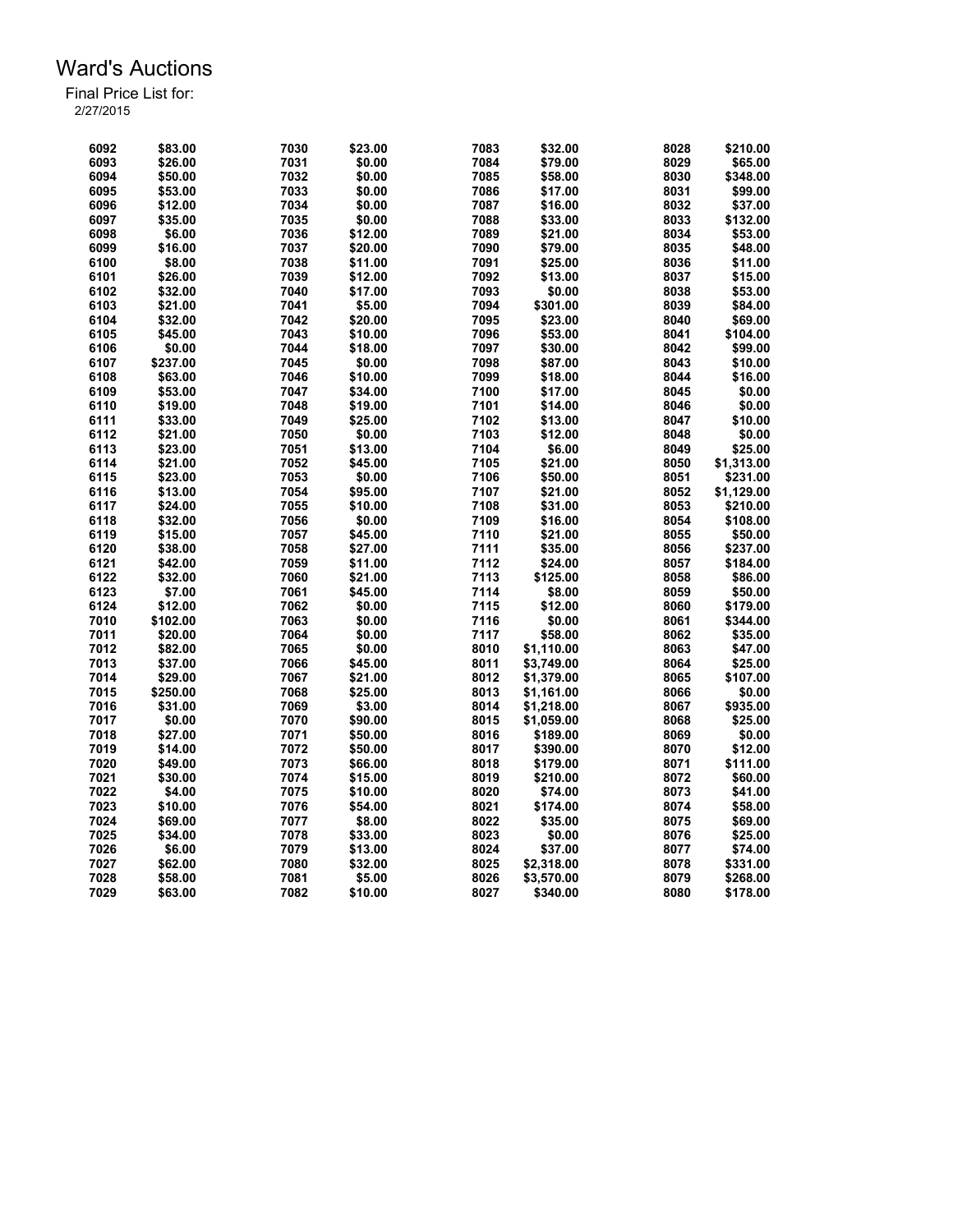| 8081 | \$74.00  | 8134 | \$23.00  | 9027 | \$19.00  | 9080 | \$48.00 |
|------|----------|------|----------|------|----------|------|---------|
| 8082 | \$368.00 | 8135 | \$16.00  | 9028 | \$126.00 | 9081 | \$16.00 |
| 8083 | \$0.00   | 8136 | \$17.00  | 9029 | \$315.00 | 9082 | \$10.00 |
| 8084 | \$20.00  | 8137 | \$16.00  | 9030 | \$32.00  | 9083 | \$27.00 |
| 8085 | \$98.00  | 8138 | \$20.00  | 9031 | \$402.00 | 9084 | \$0.00  |
| 8086 | \$42.00  | 8139 | \$19.00  | 9032 | \$223.00 | 9085 | \$7.00  |
| 8087 | \$41.00  | 8140 | \$17.00  | 9033 | \$210.00 | 9086 | \$39.00 |
| 8088 | \$27.00  | 8141 | \$18.00  | 9034 | \$54.00  | 9087 | \$6.00  |
| 8089 | \$35.00  | 8142 | \$6.00   | 9035 | \$38.00  | 9088 | \$3.00  |
| 8090 | \$18.00  | 8143 | \$4.00   | 9036 | \$804.00 | 9089 | \$15.00 |
| 8091 | \$170.00 | 8144 | \$12.00  | 9037 | \$19.00  | 9090 | \$13.00 |
| 8092 | \$0.00   | 8145 | \$0.00   | 9038 | \$12.00  | 9091 | \$23.00 |
| 8093 | \$53.00  | 8146 | \$25.00  | 9039 | \$42.00  | 9092 | \$0.00  |
| 8094 | \$116.00 | 8147 | \$0.00   | 9040 | \$20.00  | 9093 | \$5.00  |
| 8095 | \$79.00  | 8148 | \$0.00   | 9041 | \$33.00  | 9094 | \$11.00 |
| 8096 | \$20.00  | 8149 | \$8.00   | 9042 | \$104.00 | 9095 | \$3.00  |
| 8097 | \$52.00  | 8150 | \$16.00  | 9043 | \$5.00   | 9096 | \$0.00  |
| 8098 | \$15.00  | 8151 | \$8.00   | 9044 | \$16.00  | 9097 | \$11.00 |
| 8099 | \$37.00  | 8152 | \$5.00   | 9045 | \$11.00  | 9098 | \$10.00 |
| 8100 |          |      |          | 9046 | \$0.00   | 9099 | \$24.00 |
|      | \$184.00 | 8153 | \$48.00  |      |          |      |         |
| 8101 | \$10.00  | 8154 | \$16.00  | 9047 | \$28.00  | 9100 | \$0.00  |
| 8102 | \$27.00  | 8155 | \$5.00   | 9048 | \$9.00   | 9101 | \$10.00 |
| 8103 | \$27.00  | 8156 | \$25.00  | 9049 | \$9.00   | 9102 | \$27.00 |
| 8104 | \$34.00  | 8157 | \$41.00  | 9050 | \$0.00   | 9103 | \$42.00 |
| 8105 | \$19.00  | 8158 | \$42.00  | 9051 | \$95.00  | 9104 | \$52.00 |
| 8106 | \$23.00  | 8159 | \$42.00  | 9052 | \$10.00  | 9105 | \$18.00 |
| 8107 | \$105.00 | 8160 | \$42.00  | 9053 | \$23.00  | 9106 | \$33.00 |
| 8108 | \$79.00  | 8161 | \$11.00  | 9054 | \$8.00   | 9107 | \$21.00 |
| 8109 | \$184.00 | 8162 | \$8.00   | 9055 | \$117.00 | 9108 | \$35.00 |
| 8110 | \$84.00  | 8163 | \$5.00   | 9056 | \$35.00  | 9109 | \$10.00 |
| 8111 | \$34.00  | 8164 | \$107.00 | 9057 | \$29.00  | 9110 | \$10.00 |
| 8112 | \$170.00 | 8165 | \$6.00   | 9058 | \$30.00  | 9111 | \$30.00 |
| 8113 | \$14.00  | 8166 | \$0.00   | 9059 | \$36.00  | 9112 | \$11.00 |
| 8114 | \$21.00  | 8167 | \$10.00  | 9060 | \$62.00  | 9113 | \$10.00 |
| 8115 | \$0.00   | 8168 | \$4.00   | 9061 | \$37.00  | 9114 | \$29.00 |
| 8116 | \$13.00  | 8169 | \$0.00   | 9062 | \$19.00  | 9115 | \$21.00 |
| 8117 | \$0.00   | 9010 | \$168.00 | 9063 | \$9.00   | 9116 | \$7.00  |
| 8118 | \$15.00  | 9011 | \$125.00 | 9064 | \$12.00  | 9117 | \$11.00 |
| 8119 | \$29.00  | 9012 | \$32.00  | 9065 | \$37.00  | 9118 | \$10.00 |
| 8120 | \$13.00  | 9013 | \$34.00  | 9066 | \$21.00  | 9119 | \$13.00 |
| 8121 | \$8.00   | 9014 | \$175.00 | 9067 | \$184.00 | 9120 | \$5.00  |
| 8122 | \$21.00  | 9015 | \$50.00  | 9068 | \$116.00 | 9121 | \$28.00 |
| 8123 | \$8.00   | 9016 | \$32.00  | 9069 | \$105.00 | 9122 | \$6.00  |
| 8124 | \$15.00  | 9017 | \$50.00  | 9070 | \$155.00 | 9123 | \$7.00  |
| 8125 | \$12.00  | 9018 | \$35.00  | 9071 | \$37.00  | 9124 | \$8.00  |
| 8126 | \$5.00   | 9019 | \$46.00  | 9072 | \$37.00  | 9125 | \$15.00 |
| 8127 | \$3.00   | 9020 | \$16.00  | 9073 | \$19.00  | 9126 | \$11.00 |
| 8128 | \$4.00   | 9021 | \$46.00  | 9074 | \$32.00  | 9127 | \$7.00  |
| 8129 | \$4.00   | 9022 | \$8.00   | 9075 | \$37.00  | 9128 | \$9.00  |
| 8130 | \$7.00   | 9023 | \$27.00  | 9076 | \$18.00  | 9129 | \$5.00  |
|      |          |      | \$112.00 | 9077 |          | 9130 |         |
| 8131 | \$3.00   | 9024 |          |      | \$35.00  |      | \$9.00  |
| 8132 | \$27.00  | 9025 | \$7.00   | 9078 | \$13.00  | 9131 | \$5.00  |
| 8133 | \$33.00  | 9026 | \$231.00 | 9079 | \$41.00  | 9132 | \$20.00 |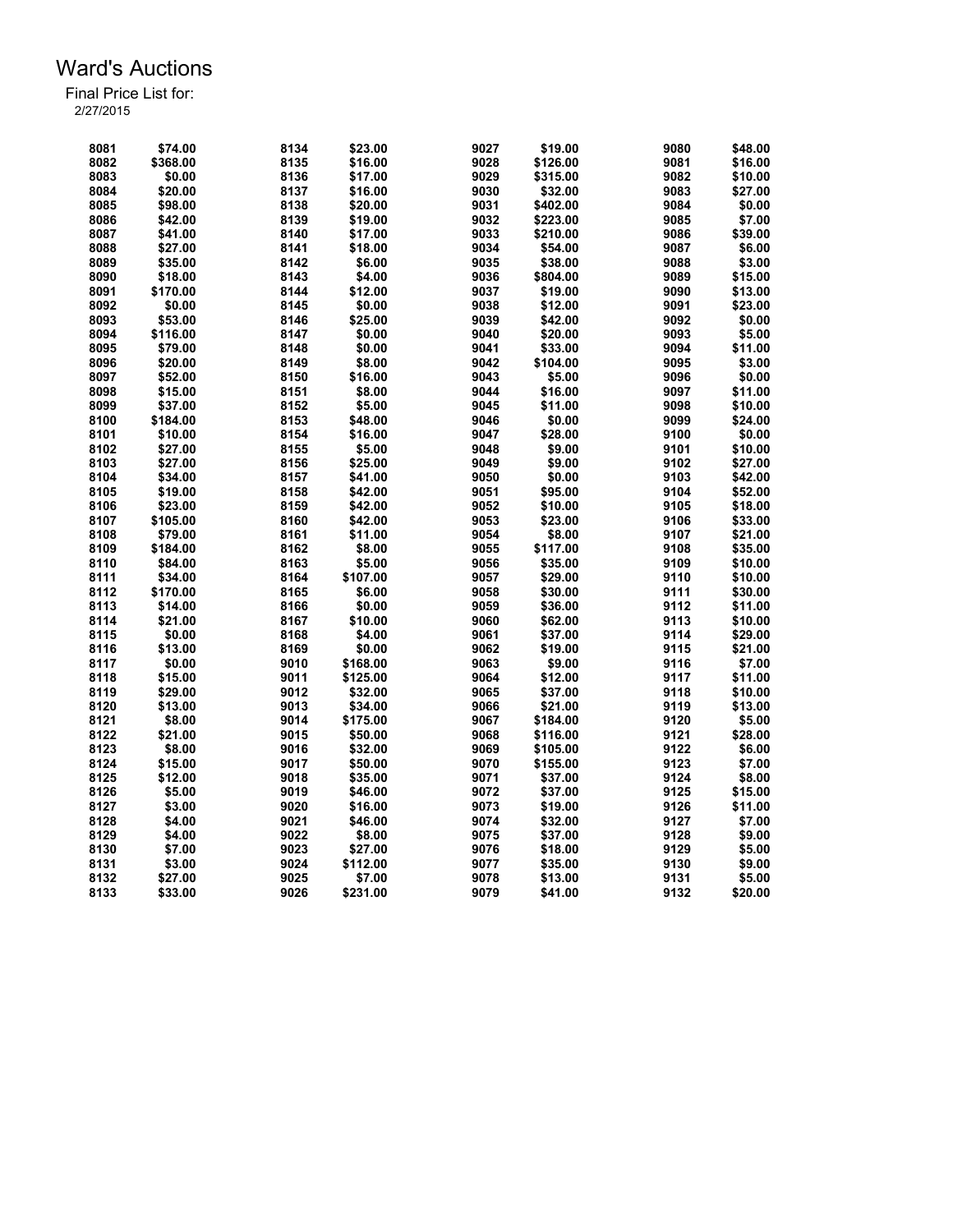| 9133 | \$42.00  | 9186 | \$37.00  | 9239 | \$28.00  | 9292 | \$237.00 |
|------|----------|------|----------|------|----------|------|----------|
| 9134 | \$10.00  | 9187 | \$37.00  | 9240 | \$11.00  | 9293 | \$121.00 |
| 9135 | \$58.00  | 9188 | \$23.00  | 9241 | \$23.00  | 9294 | \$35.00  |
| 9136 | \$6.00   | 9189 | \$5.00   | 9242 | \$16.00  | 9295 | \$92.00  |
| 9137 | \$17.00  | 9190 | \$0.00   | 9243 | \$19.00  | 9296 | \$35.00  |
| 9138 | \$13.00  | 9191 | \$5.00   | 9244 | \$16.00  | 9297 | \$525.00 |
| 9139 | \$5.00   | 9192 | \$18.00  | 9245 | \$60.00  | 9298 | \$81.00  |
| 9140 | \$23.00  | 9193 | \$17.00  | 9246 | \$20.00  | 9299 | \$31.00  |
| 9141 | \$30.00  | 9194 | \$11.00  | 9247 | \$47.00  | 9300 | \$132.00 |
| 9142 | \$21.00  | 9195 | \$11.00  | 9248 | \$58.00  | 9301 | \$394.00 |
| 9143 | \$10.00  | 9196 | \$9.00   | 9249 | \$111.00 | 9302 | \$252.00 |
| 9144 | \$7.00   | 9197 | \$17.00  | 9250 | \$14.00  | 9303 | \$23.00  |
| 9145 | \$150.00 | 9198 | \$50.00  | 9251 | \$36.00  | 9304 | \$15.00  |
| 9146 | \$82.00  | 9199 | \$25.00  | 9252 | \$34.00  | 9305 | \$44.00  |
| 9147 | \$69.00  | 9200 | \$13.00  | 9253 | \$31.00  | 9306 | \$50.00  |
| 9148 | \$53.00  | 9201 | \$31.00  | 9254 | \$48.00  | 9307 | \$24.00  |
| 9149 | \$48.00  | 9202 | \$26.00  | 9255 | \$35.00  | 9308 | \$231.00 |
| 9150 | \$70.00  | 9203 | \$20.00  | 9256 | \$10.00  | 9309 | \$85.00  |
|      |          |      |          |      |          |      |          |
| 9151 | \$74.00  | 9204 | \$32.00  | 9257 | \$79.00  | 9310 | \$80.00  |
| 9152 | \$15.00  | 9205 | \$12.00  | 9258 | \$21.00  | 9311 | \$21.00  |
| 9153 | \$8.00   | 9206 | \$7.00   | 9259 | \$13.00  | 9312 | \$90.00  |
| 9154 | \$0.00   | 9207 | \$42.00  | 9260 | \$13.00  | 9313 | \$23.00  |
| 9155 | \$5.00   | 9208 | \$27.00  | 9261 | \$19.00  | 9314 | \$394.00 |
| 9156 | \$4.00   | 9209 | \$48.00  | 9262 | \$37.00  | 9315 | \$105.00 |
| 9157 | \$2.00   | 9210 | \$37.00  | 9263 | \$37.00  | 9316 | \$79.00  |
| 9158 | \$32.00  | 9211 | \$6.00   | 9264 | \$34.00  | 9317 | \$95.00  |
| 9159 | \$32.00  | 9212 | \$53.00  | 9265 | \$24.00  | 9318 | \$82.00  |
| 9160 | \$8.00   | 9213 | \$38.00  | 9266 | \$34.00  | 9319 | \$86.00  |
| 9161 | \$8.00   | 9214 | \$247.00 | 9267 | \$32.00  | 9320 | \$35.00  |
| 9162 | \$35.00  | 9215 | \$315.00 | 9268 | \$34.00  | 9321 | \$24.00  |
| 9163 | \$6.00   | 9216 | \$326.00 | 9269 | \$21.00  | 9322 | \$41.00  |
| 9164 | \$6.00   | 9217 | \$37.00  | 9270 | \$121.00 | 9323 | \$27.00  |
| 9165 | \$5.00   | 9218 | \$36.00  | 9271 | \$46.00  | 9324 | \$0.00   |
| 9166 | \$30.00  | 9219 | \$11.00  | 9272 | \$24.00  | 9325 | \$116.00 |
| 9167 | \$6.00   | 9220 | \$30.00  | 9273 | \$21.00  | 9326 | \$69.00  |
| 9168 | \$10.00  | 9221 | \$5.00   | 9274 | \$20.00  | 9327 | \$39.00  |
| 9169 | \$18.00  | 9222 | \$0.00   | 9275 | \$21.00  | 9328 | \$37.00  |
| 9170 | \$85.00  | 9223 | \$0.00   | 9276 | \$35.00  | 9329 | \$536.00 |
| 9171 | \$16.00  | 9224 | \$19.00  | 9277 | \$81.00  | 9330 | \$184.00 |
| 9172 | \$23.00  | 9225 | \$25.00  | 9278 | \$21.00  | 9331 | \$5.00   |
| 9173 | \$0.00   | 9226 | \$28.00  | 9279 | \$13.00  | 9332 | \$76.00  |
| 9174 | \$0.00   | 9227 | \$11.00  | 9280 | \$13.00  | 9333 | \$172.00 |
| 9175 | \$6.00   | 9228 | \$18.00  | 9281 | \$13.00  | 9334 | \$20.00  |
| 9176 | \$5.00   | 9229 | \$29.00  | 9282 | \$54.00  | 9335 | \$41.00  |
| 9177 | \$6.00   | 9230 | \$13.00  | 9283 | \$13.00  | 9336 | \$21.00  |
|      |          |      |          |      |          |      |          |
| 9178 | \$63.00  | 9231 | \$27.00  | 9284 | \$4.00   | 9337 | \$32.00  |
| 9179 | \$311.00 | 9232 | \$37.00  | 9285 | \$153.00 | 9338 | \$23.00  |
| 9180 | \$46.00  | 9233 | \$21.00  | 9286 | \$42.00  | 9339 | \$21.00  |
| 9181 | \$21.00  | 9234 | \$27.00  | 9287 | \$58.00  | 9340 | \$18.00  |
| 9182 | \$53.00  | 9235 | \$42.00  | 9288 | \$231.00 | 9341 | \$0.00   |
| 9183 | \$11.00  | 9236 | \$27.00  | 9289 | \$74.00  | 9342 | \$17.00  |
| 9184 | \$18.00  | 9237 | \$16.00  | 9290 | \$82.00  | 9343 | \$13.00  |
| 9185 | \$11.00  | 9238 | \$16.00  | 9291 | \$65.00  | 9344 | \$25.00  |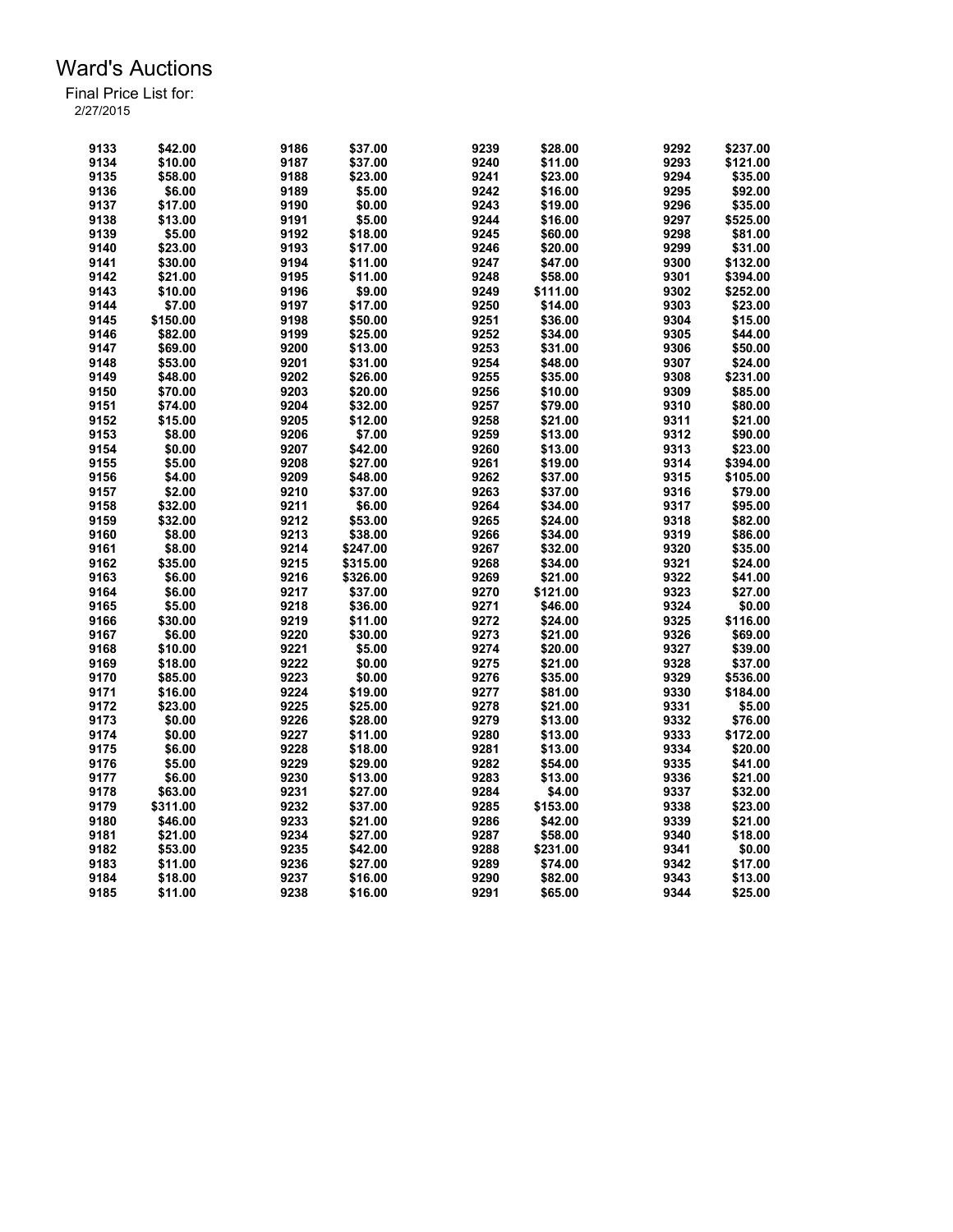| 9345 | \$53.00    | 9398 | \$0.00   | 9451 | \$725.00   | 9504 | \$53.00  |
|------|------------|------|----------|------|------------|------|----------|
|      |            |      |          |      |            |      |          |
| 9346 | \$26.00    | 9399 | \$112.00 | 9452 | \$7,000.00 | 9505 | \$45.00  |
| 9347 | \$17.00    | 9400 | \$62.00  | 9453 | \$5.00     | 9506 | \$72.00  |
| 9348 | \$13.00    | 9401 | \$233.00 | 9454 | \$330.00   | 9507 | \$33.00  |
| 9349 | \$14.00    | 9402 | \$201.00 | 9455 | \$142.00   | 9508 | \$85.00  |
| 9350 | \$15.00    | 9403 | \$90.00  | 9456 | \$80.00    | 9509 | \$31.00  |
| 9351 | \$12.00    | 9404 | \$19.00  | 9457 | \$233.00   | 9510 | \$31.00  |
| 9352 | \$13.00    | 9405 | \$27.00  | 9458 | \$18.00    | 9511 | \$100.00 |
| 9353 | \$17.00    | 9406 | \$200.00 | 9459 | \$221.00   | 9512 | \$100.00 |
| 9354 | \$14.00    | 9407 | \$76.00  | 9460 | \$175.00   | 9513 | \$73.00  |
| 9355 | \$21.00    | 9408 | \$69.00  | 9461 | \$1,260.00 | 9514 | \$79.00  |
| 9356 | \$9.00     | 9409 | \$41.00  | 9462 | \$137.00   | 9515 | \$95.00  |
| 9357 | \$16.00    | 9410 | \$0.00   | 9463 | \$0.00     | 9516 | \$79.00  |
| 9358 | \$15.00    | 9411 | \$32.00  | 9464 | \$310.00   | 9517 | \$73.00  |
| 9359 | \$5.00     | 9412 | \$37.00  | 9465 | \$122.00   | 9518 | \$100.00 |
| 9360 | \$21.00    | 9413 | \$10.00  | 9466 | \$82.00    | 9519 | \$158.00 |
| 9361 | \$17.00    | 9414 | \$16.00  | 9467 | \$92.00    | 9520 | \$10.00  |
| 9362 | \$5.00     | 9415 | \$21.00  | 9468 | \$39.00    | 9521 | \$8.00   |
| 9363 | \$21.00    | 9416 | \$35.00  | 9469 | \$59.00    | 9522 | \$31.00  |
| 9364 | \$21.00    | 9417 | \$25.00  | 9470 | \$58.00    | 9523 | \$0.00   |
| 9365 | \$12.00    | 9418 | \$38.00  | 9471 | \$50.00    | 9524 | \$63.00  |
| 9366 | \$21.00    | 9419 | \$13.00  |      |            | 9525 | \$63.00  |
|      |            |      |          | 9472 | \$54.00    |      |          |
| 9367 | \$21.00    | 9420 | \$5.00   | 9473 | \$30.00    | 9526 | \$50.00  |
| 9368 | \$29.00    | 9421 | \$19.00  | 9474 | \$200.00   | 9527 | \$74.00  |
| 9369 | \$15.00    | 9422 | \$0.00   | 9475 | \$30.00    | 9528 | \$23.00  |
| 9370 | \$13.00    | 9423 | \$0.00   | 9476 | \$19.00    | 9529 | \$23.00  |
| 9371 | \$18.00    | 9424 | \$24.00  | 9477 | \$44.00    | 9530 | \$37.00  |
| 9372 | \$1,564.00 | 9425 | \$20.00  | 9478 | \$27.00    | 9531 | \$13.00  |
| 9373 | \$980.00   | 9426 | \$110.00 | 9479 | \$37.00    | 9532 | \$9.00   |
| 9374 | \$420.00   | 9427 | \$34.00  | 9480 | \$42.00    | 9533 | \$38.00  |
| 9375 | \$0.00     | 9428 | \$23.00  | 9481 | \$50.00    | 9534 | \$31.00  |
| 9376 | \$107.00   | 9429 | \$37.00  | 9482 | \$84.00    | 9535 | \$122.00 |
| 9377 | \$184.00   | 9430 | \$5.00   | 9483 | \$53.00    | 9536 | \$13.00  |
| 9378 | \$246.00   | 9431 | \$18.00  | 9484 | \$47.00    | 9537 | \$12.00  |
| 9379 | \$250.00   | 9432 | \$16.00  | 9485 | \$20.00    | 9538 | \$27.00  |
| 9380 | \$166.00   | 9433 | \$5.00   | 9486 | \$20.00    | 9539 | \$32.00  |
| 9381 | \$100.00   | 9434 | \$10.00  | 9487 | \$20.00    | 9540 | \$29.00  |
| 9382 | \$112.00   | 9435 | \$5.00   | 9488 | \$30.00    | 9541 | \$42.00  |
| 9383 | \$84.00    | 9436 | \$5.00   | 9489 | \$0.00     | 9542 | \$152.00 |
| 9384 | \$167.00   | 9437 | \$7.00   | 9490 | \$36.00    | 9543 | \$500.00 |
| 9385 | \$450.00   | 9438 | \$38.00  | 9491 | \$44.00    | 9544 | \$105.00 |
| 9386 | \$379.00   | 9439 | \$75.00  | 9492 | \$42.00    | 9545 | \$100.00 |
| 9387 | \$100.00   | 9440 | \$0.00   | 9493 | \$27.00    | 9546 | \$105.00 |
| 9388 | \$186.00   | 9441 | \$72.00  | 9494 | \$210.00   | 9547 | \$65.00  |
| 9389 |            | 9442 | \$60.00  | 9495 |            | 9548 |          |
|      | \$92.00    |      |          |      | \$36.00    |      | \$105.00 |
| 9390 | \$100.00   | 9443 | \$5.00   | 9496 | \$50.00    | 9549 | \$5.00   |
| 9391 | \$50.00    | 9444 | \$36.00  | 9497 | \$49.00    | 9550 | \$7.00   |
| 9392 | \$179.00   | 9445 | \$10.00  | 9498 | \$63.00    | 9551 | \$11.00  |
| 9393 | \$50.00    | 9446 | \$15.00  | 9499 | \$184.00   | 9552 | \$19.00  |
| 9394 | \$62.00    | 9447 | \$11.00  | 9500 | \$21.00    | 9553 | \$1.00   |
| 9395 | \$137.00   | 9448 | \$16.00  | 9501 | \$69.00    | 9554 | \$0.00   |
| 9396 | \$250.00   | 9449 | \$832.00 | 9502 | \$31.00    | 9555 | \$0.00   |
| 9397 | \$154.00   | 9450 | \$545.00 | 9503 | \$51.00    | 9556 | \$16.00  |